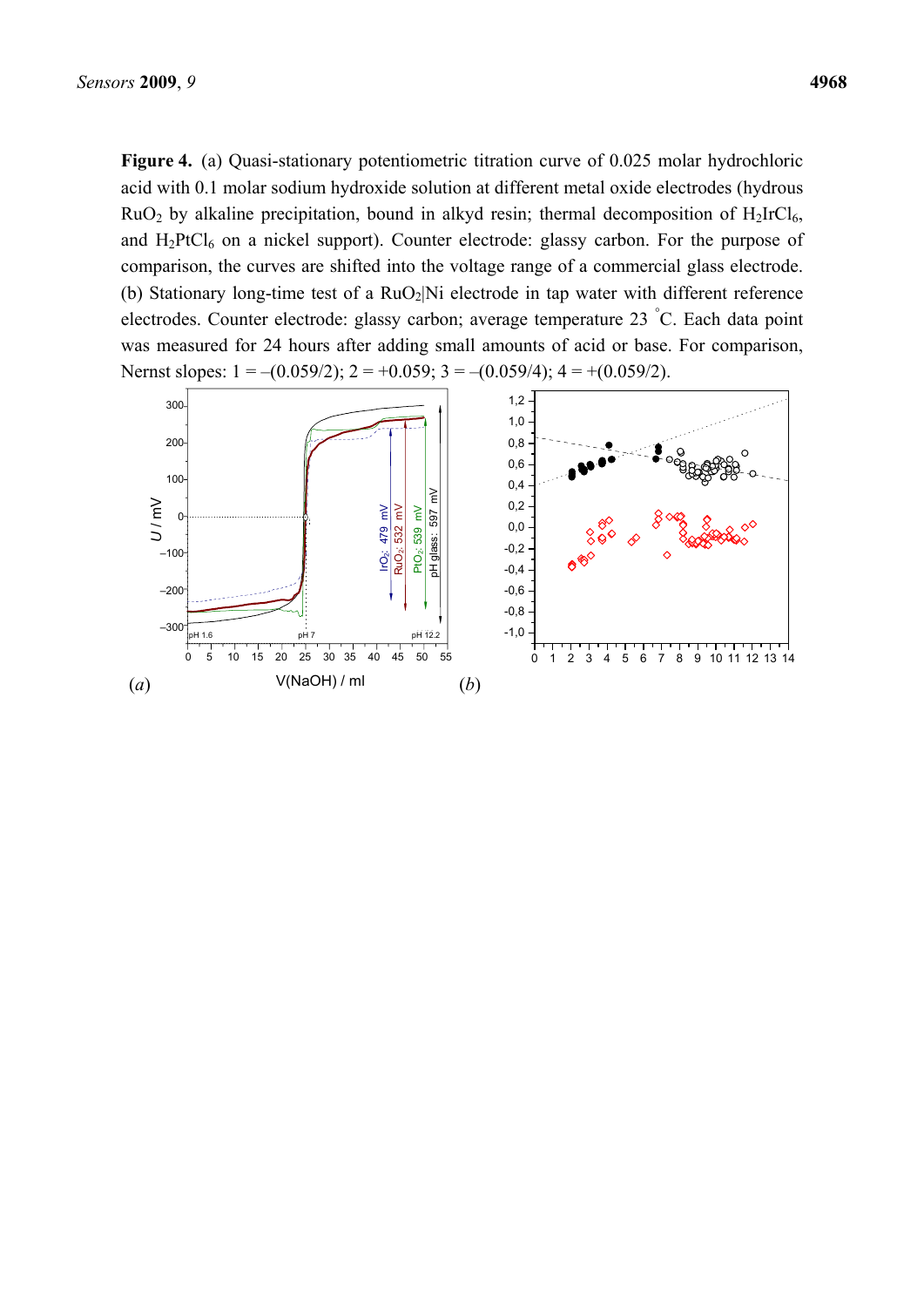inhibited. The relative predominance of dissolved oxygen and hydrogen in water, within the electrochemical stability window of water, can be estimated by the formal reaction (18) at 25 °C [44]:

$$
H_2 + 2H_2O \rightleftharpoons O_2 + 6H^+ + 6e^-
$$
\n(18)

$$
E = 0.819 - 0.0591 \cdot pH + 0.0098 \log \frac{p(O_2)}{p(H_2)}
$$
(19)

At potentials below *E*, dissolved hydrogen is thermodynamically stable in aqueous solutions; at potentials above *E* oxygen is predominant. In Figure 4-b, line 1 ( $pH > 7$ ) corresponds therefore to absorbed oxygen, and line 2 ( $pH < 7$ ) to absorbed hydrogen, which determine the cell voltage of the metal oxide-glassy carbon cell.

Recently, a mechanistic study and <sup>18</sup>O labeling experiment on the photochemical oxidation of water at binuclear ruthenium complexes [45] illustrated the four oxidative electron-transfer process that takes the catalyst from its initial II,II oxidation state up to the formal IV,IV oxidation state. Once the Ru(IV) oxidation state is reached, two additional slower kinetic processes take place, corresponding to the formation of an intermediate that finally evolves oxygen. This result clarifies the intramolecular reaction pathway for the formation of the oxygen−oxygen bond in the case of adjacent ruthenium(IV) atoms.



*Cross sensitivity.* The proton exchange mechanism at a glass surface can basically be reproduced by platinum metal oxide-hydrates. However, the RuO<sub>2</sub>-solution interface appears to be not a selective proton conductor, because its conductivity depends considerably on the ionic composition of the solution. In distilled water and phthalate buffer (pH 7), quite different electrode potentials are measured at the metal oxide electrode due to the difference of *ionic strength*. Further problems are caused by the formation of ruthenium cluster ions, the sensitivity against other ions than  $H^+$ , and the type of the reference electrode.

The Nernst slope, which generally deviates from 59 mV  $pH^{-1}$  (25 °C), is nearly independent of dissolved anions in the solution (such as 0.1 mol/L of  $SO_4^2$ <sup>-</sup>, Br<sup>-</sup>, Cl<sup>-</sup>, and NO<sub>3</sub><sup>-</sup>). However, commercial  $RuO<sub>2</sub>$  resistive pastes, which contain PbO, exhibit a slope which depends on different anions significantly [46].

Reducing agents (e.g. ascorbic acid,  $Fe^{2+}$ , sulfite) and oxidants (H<sub>2</sub>O<sub>2</sub>,  $\Gamma$ ) damage the reversibility at both anodic and cathodic potentials, which reveals the role of adsorbed hydrogen and oxygen for the measured mixed potentials. Traces of platinum (being a recombination catalyst) significantly alter the cyclic voltammogram of a  $RuO<sub>2</sub>$  electrode, especially in the hydrogen region.

**Preparation.** Since the 1980s, etched titanium sheets have been repeatedly dip-coated in an alcoholic solution of RuCl<sub>3</sub>·3H<sub>2</sub>O, followed by drying and pyrolysis at 300–350 °C [47]. Higher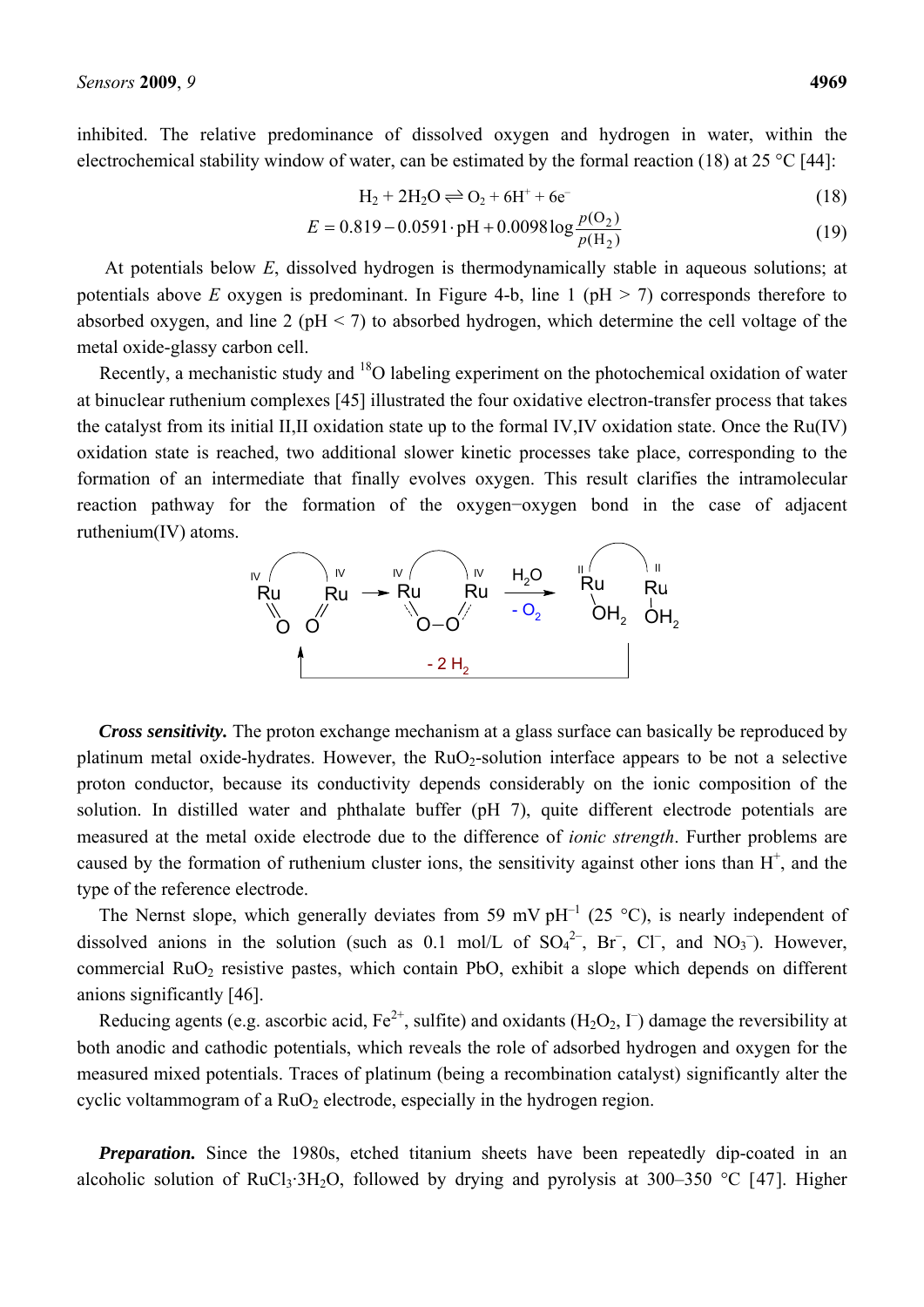decomposition temperatures destroy the active surface area of the electrode, and yield less marked jumps of cell voltage in the acid-base titration curve at pH 7.

In the 1990s, it got evident that the specific capacitance at the electrode-electrolyte interface can be enhanced by a residual amount of water in the  $RuO_2 \cdot xH_2O$  material [48], which corresponds to the presence of Ru(III) in the disturbed rutile lattice. High surface area ruthenium oxide-hydrate; RuO<sub>2</sub>·*xH*<sub>2</sub>O [49], prepared by alkaline precipitation [50] from RuCl<sub>3</sub> solutions at about pH 7.5 (sol-gel process [51]), washed several times with water, dried at 90 °C, and finely dispersed in a mixture of polyalcohols, can be screen-printed on carbon fiber paper or nickel supports [52]. Commercial  $RuO<sub>2</sub>·xH<sub>2</sub>O$  has a water content between  $x = 1$  and 3. Heat treating at 200 °C reduces the water content to  $x = 0.4$ , or 5% by weight.

The IR absorption of solid  $RuO<sub>2</sub>$  powders, due to the stretch vibration of H-bridged OH-groups above 3000 cm<sup>-1</sup>, is strongest for sol-gel RuO<sub>2</sub>, whereas the thermally prepared powders contain less adsorbed or chemically bound water. In contrast to the "thermal" powders, the colloidal sol-gel  $RuO<sub>2</sub>$ forms a considerable amount of coloured ions in aqueous solution, which appear to be important for redox capacitance. The SIMS spectra of sol-gel  $RuO<sub>2</sub>$  reveal mass peaks at 133 u and 149 u, which might be attributed to the predominant Ru(III) and Ru(IV) species minus a proton, and cannot be found in single crystalline  $RuO<sub>2</sub>$  in this significant amount [53].  $RuO<sub>2</sub>$  electrodes under current age by partial oxidation of the surface sites, i.e. by a loss of Ru(III) surface sites, which are essential for the dissociative adsorption of water involving proton conductivity.

*Non-aqueous solutions.* The interfacial capacitance of platinum metal oxides in organic solutions is considerably lower than in aqueous solution.  $RuO<sub>2</sub>$  typically contains a certain amount of residual water, which allows the development of an equilibrium potential based on the dissociative adsorption of water in non-aqueous solutions, too. Comprehensive information on this topic is not available in the literature.

# *4.2. Applications of Ruthenium Dioxide Sensors*

Usual thick film sensors are prepared by three inks or pastes which are screen-printed onto alumina: Ag-Pd paste as conductor, metal oxide paste as active surface and an overglace paste as protector. In recent years, finely dispersed platinum metal oxides were coated on carbon particles or bound in polymers [54,55,56]. Polymer bound metal oxide electrodes can be fabricated by coating metal plates with a thin layer of a mixture of metal oxide powder in commercial varnish based resins. The best pH sensitivity is achieved by a mixture of 10% sol-gel RuO<sub>2</sub>·*xH*<sub>2</sub>O (water content ~7.2%) in a matrix of epoxy or polyester [57]. Reactive sputtering of platinum metal targets in argon-oxygen atmospheres is used to produce 1 μm thick oxide electrodes on alumina and silicon substrates; palladium and platinum oxides were found to be less stable than ruthenium oxide [58]. An overview of applications [59] is given in Table 5. Both potentiometric and amperometric sensors [60] have been used.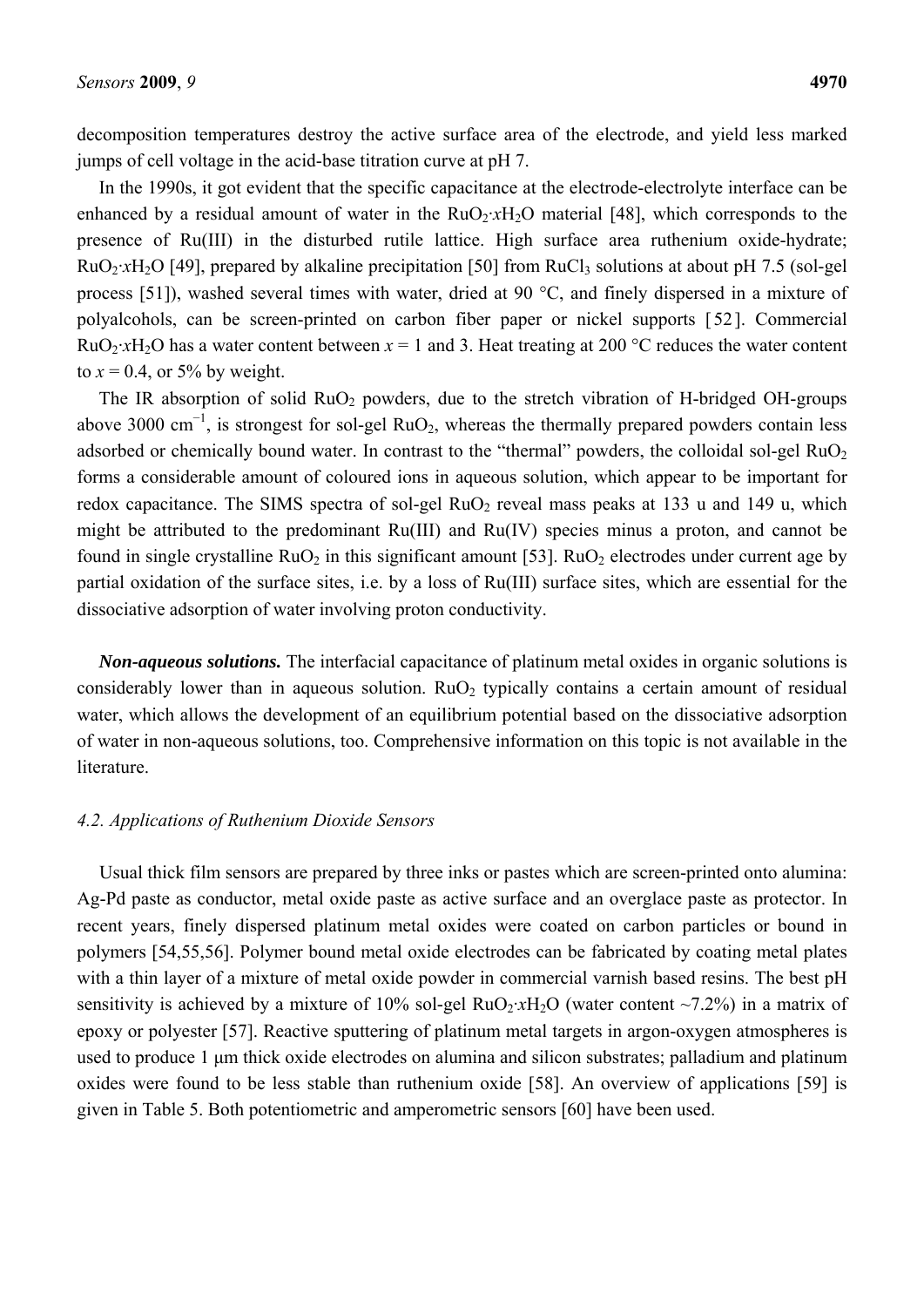| Construction of the sensor:<br>$WE = working electrode, RE = reference, CE = counter$                                                                                                                                                                                                                               | Applications and properties                                                                                                                                                                                                                                                                                                                                                                                                                                                                                                                                                    | Ref. |
|---------------------------------------------------------------------------------------------------------------------------------------------------------------------------------------------------------------------------------------------------------------------------------------------------------------------|--------------------------------------------------------------------------------------------------------------------------------------------------------------------------------------------------------------------------------------------------------------------------------------------------------------------------------------------------------------------------------------------------------------------------------------------------------------------------------------------------------------------------------------------------------------------------------|------|
| Film layers<br>Screen-printed layers of graphite-based<br>conducting inks containing $10\%$ RuO <sub>2</sub>                                                                                                                                                                                                        | Lemonades, wine and milk.<br>Sensitivity: $-51$ mV pH <sup>-1</sup><br>Response time: $<$ 5 min                                                                                                                                                                                                                                                                                                                                                                                                                                                                                | [61] |
| Planar thick-film of $RuO_2$ : $xH_2O$ in a polymer<br>matrix on a current collector on a alumina substrate                                                                                                                                                                                                         | 651 mV vs. Ag $AgCl$ (pH 0)<br>$-52$ mV pH <sup>-1</sup> (pH 2-10)                                                                                                                                                                                                                                                                                                                                                                                                                                                                                                             | [62] |
| Thick-film fabricated chemical sensor: $RuO2$ in a<br>polymer binder on gold back contact.<br>Insulator<br>Polymer<br>RuO <sub>2</sub><br>Connector<br>Alumina<br>substrate                                                                                                                                         | Application in water-based inks:<br>$-47$ mV pH <sup>-1</sup> (pH 4-10)<br>Sensitivity:<br>pH sensitivity drift: 50 $\mu$ V pH <sup>-1</sup> d <sup>-1</sup><br>Previous calibration is needed.<br>Drift of thick-film Ag AgCl reference electrode:<br>$dU/dpH = [-0.070 \ln (t/d) + 0.125] mV$                                                                                                                                                                                                                                                                                | [63] |
| <b>ISFET</b><br>$RuO2$ sensing membrane on a <i>p</i> -type silicon<br>wafer substrate by radio frequency sputtering (Ru<br>metal, 1.3 Pa, in Ar/O <sub>2</sub> ; 10 W, 13.56 MHz).<br>Drain-source voltage 0.2 V; gate voltage<br>$U_{\rm G}$ = 0–6 V; while the drain-source current $I_{\rm DS}$ is<br>measured. | Applications: lemonades, vinegar, milk, water.<br>$\sim$ 57 ± 1 mV pH <sup>-1</sup> ( $I_{DS}$ = 200 µA)<br>Sensitivity:<br>Response time: $< 1$ s<br>$0.13$ mV pH <sup>-1</sup> (pH 4)<br>Drift rate:<br>0.38 mV $\rm{pH}^{-1}$ (pH 7)<br>7.31 mV $\rm{pH}^{-1}$ (pH 10),<br>Hysteresis width: $4.4$ mV (pH 7-4-7-10-7)<br>$2.2$ mV (pH 7-10-7-4-7)<br>Loop time:<br>$\sim$ 13 min<br>Interfering ions: K <sup>+</sup> , Na <sup>+</sup><br>$(k \approx 4.10^{-6},$ Equation 4)<br>The $I_{DS}(U_G)$ curve is shifted positively as the pH<br>value increases (see Figure 3). | [64] |
| Coulometric micro-tritrator:<br>Actuator for the coulometric production:<br>two gold electrodes (on copper support)<br>End-point detection:<br>$Ru/RuO2$ (WE), Ag AgCl (RE), Au (CE)                                                                                                                                | Acid-base titration, e.g. 0.01 molar acetic acid:<br>$\Delta E$ = ~ 200 mV at 6.8 µA applied current                                                                                                                                                                                                                                                                                                                                                                                                                                                                           | [65] |
| Amperometric Biosensor:<br>5% Ru/carbon/enzyme (WE) on a silver-<br>conductive layer (CE) on a polyester support                                                                                                                                                                                                    | Pesticides monitoring by help of acetylcholine<br>esterase and choline oxidase at 700 mV vs. SCE:<br>Acetylcholine + $H_2O \rightarrow$ Acetate + Choline<br>Choline + $O_2 \rightarrow$ Betaine aldehyde + $H_2O_2$<br>The measured current is proportional to choline<br>concentration in phosphate buffer (pH 7).                                                                                                                                                                                                                                                           | [66] |
| Potentiometric biosensor:<br>$RuO2/urease$ (WE) and $RuO2/bovine serum$<br>albumin (CE) on silver current collector                                                                                                                                                                                                 | Flow injection system: Dialysate fluid and buffer<br>are continually droped on the sensor by help of a<br>peristalic pump.                                                                                                                                                                                                                                                                                                                                                                                                                                                     | [67] |
| 59.5% RuO <sub>2</sub> , 40% graphite paste, 0.5% urease,<br>screen-printed on a current collector.                                                                                                                                                                                                                 | Detection of silver and copper ions, which inhibit<br>urease, by a change of potential: $\sim 50$ mV mmol <sup>-1</sup>                                                                                                                                                                                                                                                                                                                                                                                                                                                        | [68] |

Table 5. Examples for pH sensors and measuring techniques based on RuO<sub>2</sub>.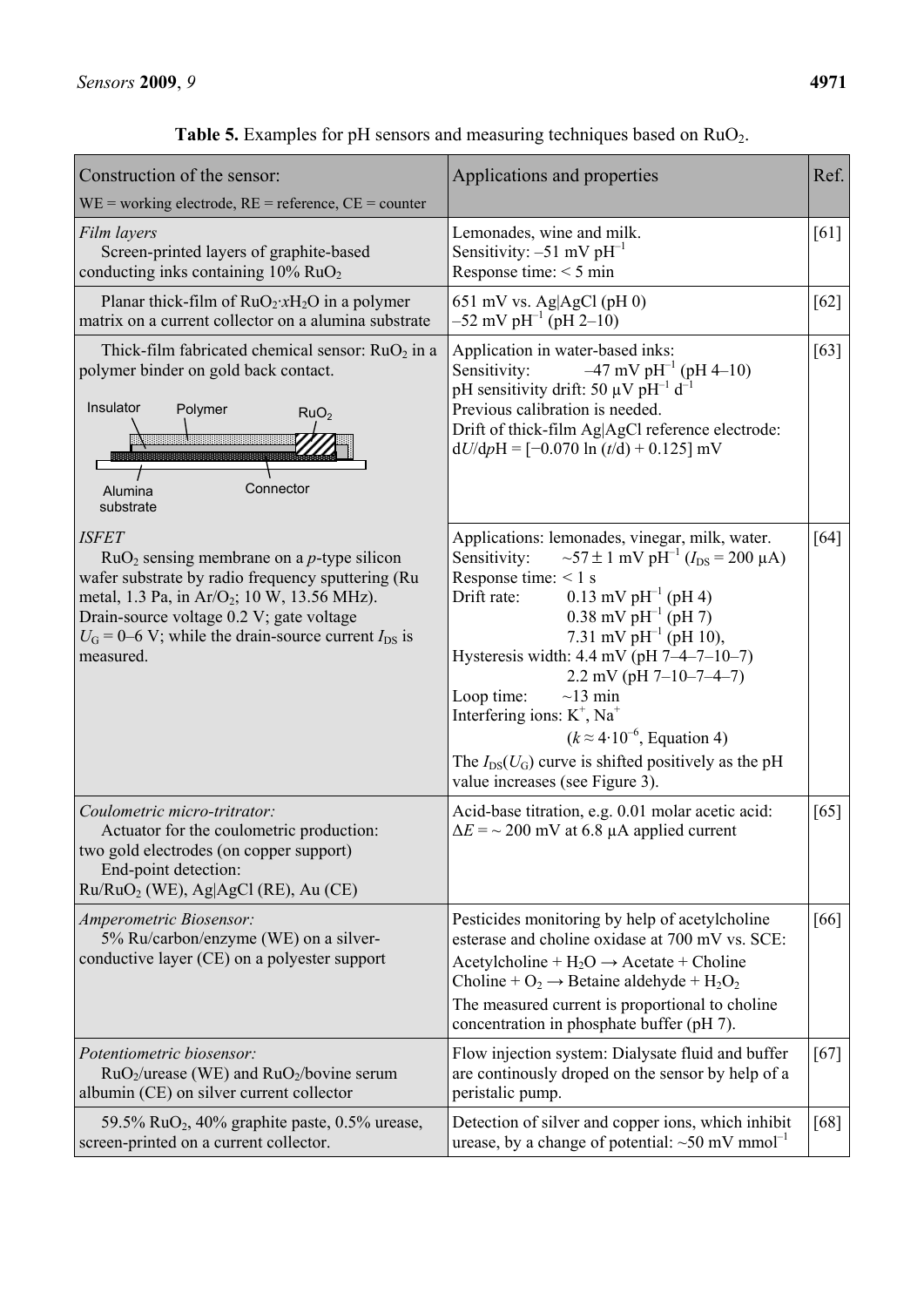*Biosensors* [69,70,71]. Among a large variety of potentiometric sensors using biocatalytic and bioaffinity-based mechanisms, the detection of urea and creatinine is most advanced. Sensors based on  $RuO<sub>2</sub>$  and urease are in development for the determination of heavy metals, which inhibit the enzymatic hydrolysis of urea:  $NH_2COMH_2 + 3H_2O \rightarrow 2NH_4^+ + HCO_3^- + OH^-$  (Figure 5).

**Figure 5.** (a) Principle of the urea biosensor based on pH-measurements. By enzymatic hydrolysis, alkaline products are formed. (b) The creatinine sensor is based on the detection of consumed oxygen or produced hydrogen peroxide during the enzymatic conversion of the analyte.



The pH sensitive  $RuO<sub>2</sub>$  layer serves as a transducer for the ionic reaction products. On the  $RuO<sub>2</sub>$ electrode, screen-printed on ceramic substrate, urease in polyvinylchloride is adsorbed and then immobilized in a polymer such as Nafion. The biosensor can be cleaned from heavy metals by a solution of EDTA; a constant urea concentration is applied in a TRIS buffer, and the change of electrode potential (vs.  $Ag|AgCl$ ) is observed after a given time due to the decreasing rate of substance conversion in the presence of heavy metal ions [72].

1. Label-based *immunosensors* contain antibodies as analyte recognition parts. Horseradish peroxidase and alkaline phosphatase, e.g., catalyze reactions which produce electroactive products in immunoenzymatic biodevices. For example, at a polypyrrole coated screen-printed gold electrode, peroxidase may work as biocatalytic label converting *o*-phenylene-diamine into 2,3-diaminophenazine (in the presence of  $H_2O_2$ ). Label-based analytical sensors with enzymatic, fluorescent, radiochemical, and nanoparticle markers rely on amperometric and optical detection rather than on potentiometry.

2. Label-free *bioaffinity sensors* were realized by the aid of protein coated ISFETs, which dynamically measure the release or uptake of protons by biologically active protein molecules bound on the semiconductor. Antibodies can be adsorbed on colloidal nanoparticles (Au, Ag) in a polymer matrix (e.g. gelatin, nafion, polyvinyl butaral, thiosilane gel, poly(*o*-phenylenediamine)) on a metal support. Potentiometric genosensors – as field effect devices or membrane ion-selective electrodes, modified with oligonucleotides – shall detect complementary DNA sequences.

Although the biorecognition is mostly specific, the generation of the potentiometric signal remains unclear, and are strongly affected the composition of the analysed samples. Biosensors based on voltammetry, piezoelectricity, or optical spectroscopy seem more promising for practical applications.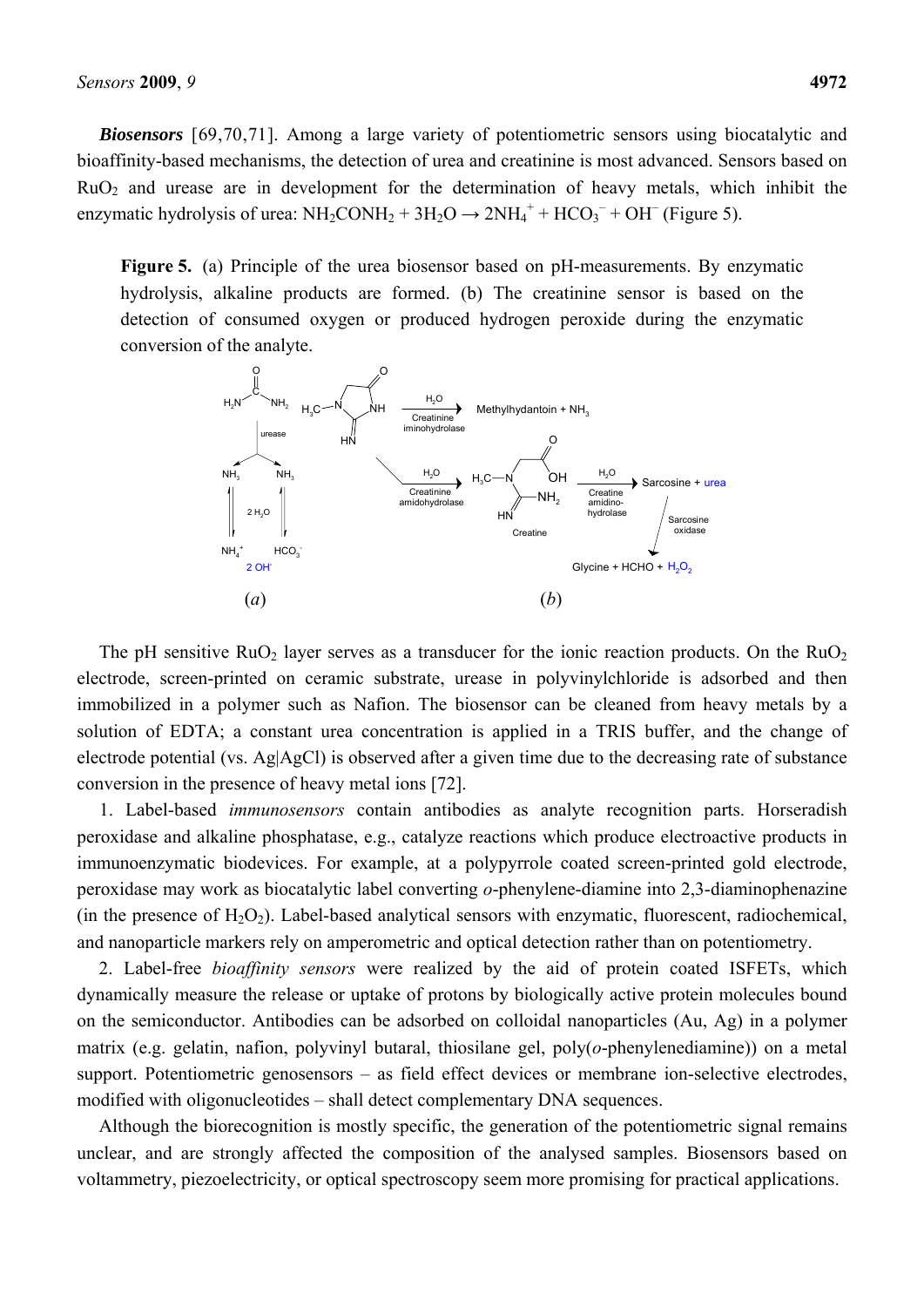### *4.3. Iridium Dioxide*

IrO<sub>2</sub> [73] promises to be a superior material for pH measurements in technical media, such as fuels [74], food applications [75], and in biological media [76]. Irdium oxide provides: (i) a wide linear pH response range, with negligible interference of ions and complexing agents, (ii) a fast and stable response in aqueous, nonaqueous, non-conductive, and even corrosive media, (iii) high conductivity, low temperature coefficient, and no requirement for pretreatment.

*Redox chemistry*. In air-saturated solutions, iridium is covered by adsorbed oxygen atoms, which take part in redox reactions involving hydrogen ions. Anodic oxidation or heating in an oxygen atmosphere creates a surface layer of  $IrO<sub>2</sub>$  with improved redox properties. The anodic and cathodic peaks in the cyclic voltammogram of an IrO<sub>2</sub> electrode are attributed to the Ir<sup>IV</sup>/Ir<sup>III</sup> redox transition, which is accompanied by the release and uptake of protons. During potential cycling of an iridium wire, the Ir<sup>IV</sup>/Ir<sup>III</sup> transition becomes less reversible at high scan rates, resulting in the growing IrO<sub>2</sub> layer; the net cathodic current is smaller than the net anodic current:

$$
\text{IrO}_x(\text{OH})_y + z\text{e}^- + z\text{H}^+ \rightleftharpoons \text{IrO}_{x-z}(\text{OH})_{y+z} \ (x \approx 2, y \ll 1, z \approx 1 \ ) \tag{20}
$$

Simplified: 
$$
\text{Ir}^{\text{IV}}\text{O}_2 + e^- + H^+ \rightleftharpoons \text{Ir}^{\text{III}}\text{O}(\text{OH})
$$
 (21)

Electrodes prepared by thermal decomposition of iridium chloride or  $H_2IrCl_6$  on a titanium support, as well as sputtered IrO<sub>2</sub> on stainless steel and tantalum, respond to pH with a Nernstian sensitivity of nearby 59 mV/pH; whereas anodically prepared films exhibit a super-Nernstian response between 62 and 77 mV/pH [77]. The d*U*/d*p*H slope drops with time, because the oxide hydration changes. The apparent electrode potential, obtained by extrapolating to pH 0, is close to the calculated value reported by POURBAIX for the reaction  $2IrO_2 + 2H^+ + 2e^- \rightleftharpoons Ir_2O_3 + H_2O$ , namely  $E^0 = 926$  mV vs. NHE (682 mV vs. SCE). However, during aging over a 60 days period, the electrode potential decreases by roughly 150 mV from the initial value for a freshly prepared electrode.

*Preparation*. IrO<sub>2</sub> electrodes have been prepared by (i) thermal decomposition of iridium salts, (ii) sol–gel processes, (iii) electrochemical or thermal oxidation of iridium wires, e.g. continuous potential cycling in aerated  $H_2SO_4$  solution for several hours; (iv) reactive r.f. sputtering from a metallic iridium target in an oxygen plasma, (v) pulsed-laser ablation of iridium oxide targets; (vi) anodic, cathodic or electrophoretic deposition. In a polymer matrix, e.g. in Nafion [78] or PTFE-bound graphite [79],  $IrO<sub>2</sub>$ can be employed as a planar thick-film pH sensor using an interdigital structure [80] of the current collectors, e.g. of silver [81].

Potentiometric solid-state sensors are claimed to be rugged, and reference solutions are not needed [82], if the pH-sensitive working electrode is an iridium wire that has been partially oxidized to IrO<sub>2</sub> (about 15  $\mu$ m thick). The counter-reference electrode may be nearby pH-insensitive rhodium foil that is covered by a 5 µm thick rhodium oxide layer. The potential difference declines approximately linear in the range between pH 2 to pH 12. The slope of about  $-30$  mV/pH is coined by the Rh/RhO<sub>2</sub> electrode (–26 mV/pH), whereas the Ir/IrO<sub>2</sub> electrode shows Nernstian behaviour (–58 mV/pH).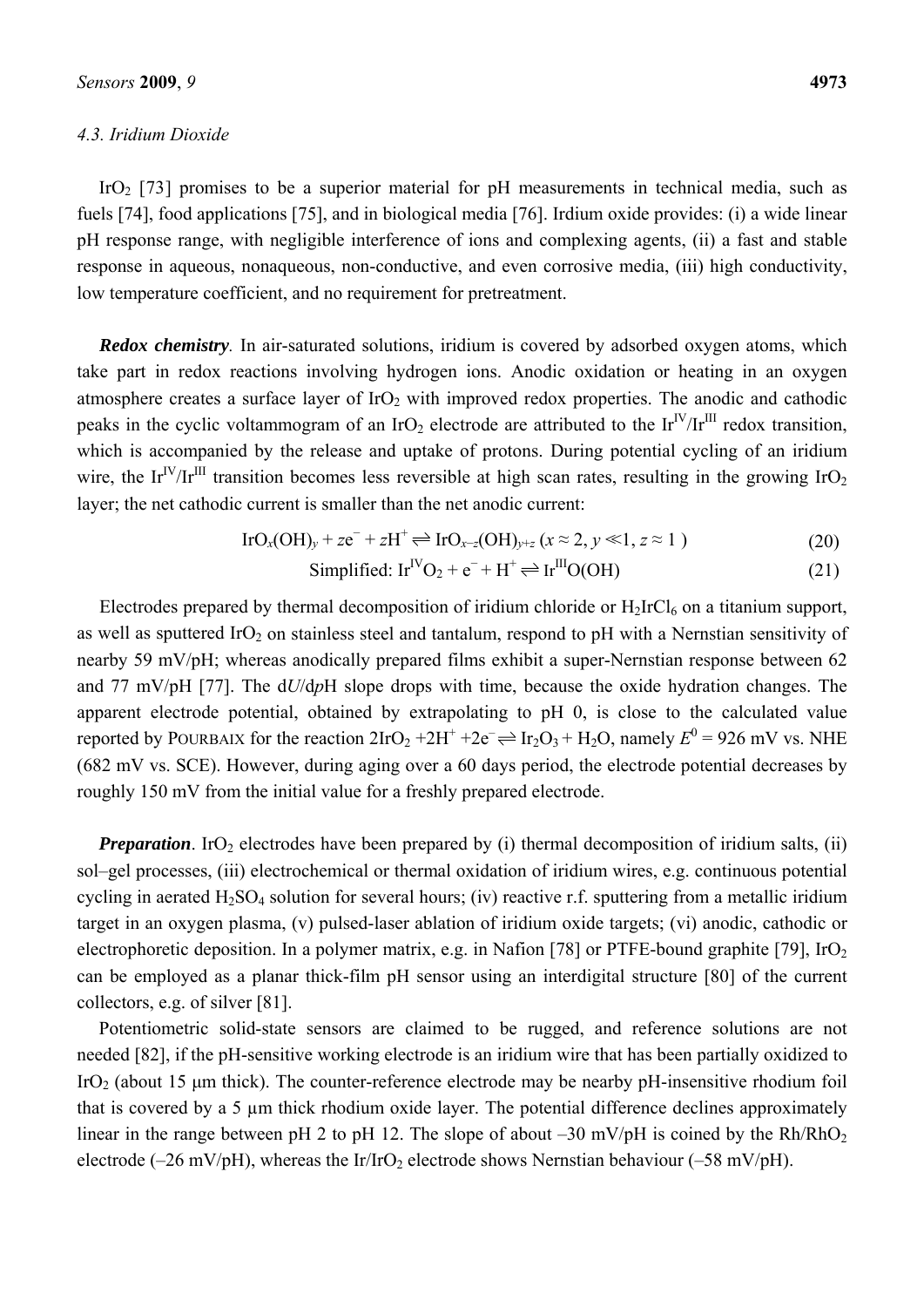*Cross sensitivity* [83,84]. Metal cations (Fe<sup>3+</sup>, Fe<sup>2+</sup>, Pb<sup>2+</sup>, Cu<sup>2+</sup>, Ag<sup>+</sup>) cause a small shift of some millivolts in the potential-pH response of the IrO<sub>2</sub> electrode;  $Ni^{2+}$ , and dissolved oxygen cause a shift of some ten millivolts. The addition of sulfate, sulfite, borate, phosphate, and ammonia to the electrolyte causes no detrimental effects; whereas oxalate, iodide, bromide, disulfite, thiosulfate,  $[Fe(CN)_6]^3$ <sup>-</sup> and  $[Fe(CN)_6]^4$ <sup>-</sup> alter the characteristics of the electrode more or less slightly and irreversibly.

*Stability and recycling* [85]. IrO<sub>2</sub> films can be removed from electrode supports by (i) aqua regia, (ii) anodic dissolution in 2 M H<sub>2</sub>SO<sub>4</sub>; or (iii) applying successive potentials of  $-3.0$  V and  $+2.5$  V (vs. Ag $\text{AgAgCl}$ ) in 0.3 M Na<sub>2</sub>HPO<sub>4</sub> solution.

#### **5. Tin Dioxide and Lead Dioxide**

The electronical conductor  $SnO_2$  [86,87] can be deposited on indium tin oxide glass (ITO) by sputtering [88]; it shows a much narrower dynamic range than the pH glass electrode; the Nernst slope equals about –58 mV/pH (pH 2 – 12). Commercial doped SnO<sub>2</sub> (49 mV/pH) works mainly as a redox electrode. The sensing area, i. e. the length of the pH-sensitive tip of the glass micro electrode, should not be less than about 4 mm<sup>2</sup> in order to avoid a critical reduction of the pH response ( $\ll$  59 mV pH<sup>-1</sup>). Sputtering of suitable IrO<sub>2</sub> films succeeds best at  $20\%$  O<sub>2</sub> gas, and a pressure of 2.7 Pa (0,02 Torr).

*PbO2* was recognized a pH probe already in the 1970s; it can be deposited on titanium and aluminium supports [89]. The electrode potential vs. saturated calomel (SCE) decreases linearly according to the reaction  $PbO_2 + H^+ + e^- \rightarrow PbO(OH)$ . Anions alter the electrode potential slightly (<5% at pH 7 in 1-millimolar solution of nitrate, hydrogencarbonate, phosphate, citrate), whereas cations (1 mmol/L of Li<sup>+</sup>, Na<sup>+</sup>, Mg<sup>2+</sup>, Ca<sup>2+</sup>, NH<sub>4</sub><sup>+</sup>) have no adverse effect. The interference of NH<sub>4</sub><sup>+</sup> is marked in alkaline solutions.

#### **. Transition Metal Oxides**

TiO<sub>2</sub> and mixed TiO<sub>2</sub>/RuO<sub>2</sub> [90,91], Ta<sub>2</sub>O<sub>5</sub>, WO<sub>3</sub>, MnO<sub>2</sub> [92], RhO<sub>2</sub>, OsO<sub>2</sub>, PdO [93], molybdenum bronzes and other oxides and have been described as materials for pH sensors in literature. Most oxides are useful between pH 2 to pH 11, and show a pronounced hysteresis, i. e. the electrode potential suffers a shift if the solution changes from pH 2 to pH 12, and back to pH 2 again.  $RuO<sub>2</sub>$  and OsO<sub>2</sub> show good accuracy ( $\pm 2$  mV). Ta<sub>2</sub>O<sub>5</sub> behaves poor in a carbon-bound electrode ( $\pm 30$  mV).

pH-sensors based on  $ZrO_2$  and  $Y_2O_3/ZrO_2$  (YSZ) for pH measurements under high pressure are mentioned in the literature [94,95,96].

# **. Non-Oxidic Materials and Support Materials**

Aluminiumnitride (AlN) [97] and Galliumnitride (GaN) have been described for a  $H^+$  ion-sensitive field-effect transistor (ISFET).

*Conducting polymers* such as polypyrrole, polyaniline, and the proton conductor Nafion were described for solid-state pH sensors.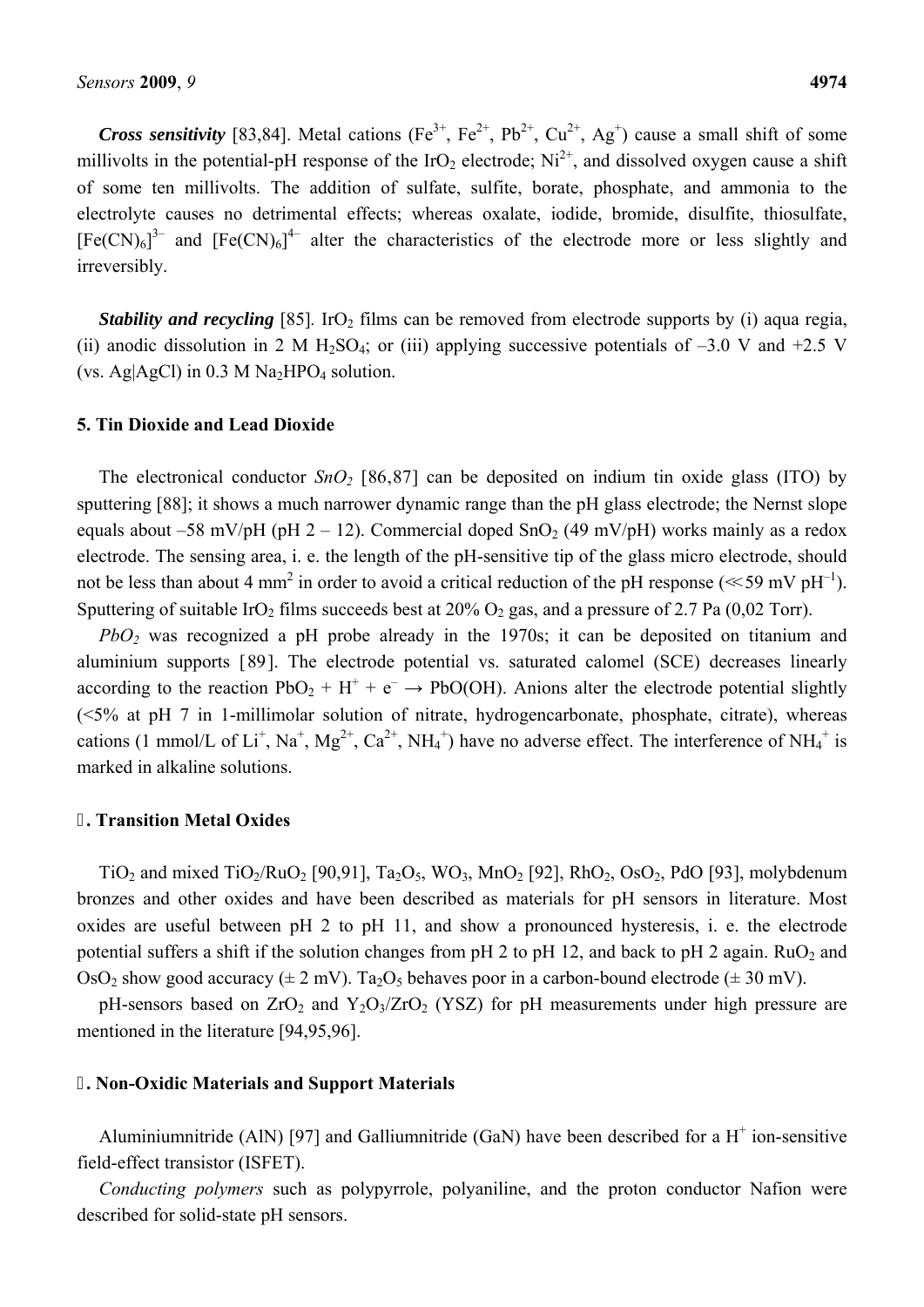*Activated carbon* and soot contain some percent of oxygen, typically bound in acidic or basic surface groups, which allow ion exchange with the surrounding solution. The quasi-stationary potential of a polymer-bound activated carbon electrode on an aluminium support, supplied by GORE for use in supercapacitors, is shown in Figure 6. Between pH 6 and pH 9, the electrode could be used as a quasi-reference electrode in aqueous solution.

*Indium oxide* in a matrix of epoxy resin on etched aluminium foil [98] extends the range of nearby constant potential range from pH 5 to pH 11. The material might be interesting for a novel reference system (see Section 7).

## **. Reference Electrodes**

The experimental conditions of the standard hydrogen electrode (SHE) [99] are all but trivial to fulfil. The most stable calomel electrode  $(Hg|Hg_2Cl_2|Cl^-)$  is no longer used due to environmental concerns and the toxicity of mercury. Therefore, usually the Ag|AgCl|KCl (3.5 mol/L) reference electrode is used for chemical sensors [ 100 , 101 ]. The liquid filling, however, complicates miniaturisation and applications at higher pressures and temperatures.

Silver-silver chloride electrode. The Ag|AgCl|Cl<sup>–</sup> electrode works basically without any AgCl on its surface; AgCl can be dispersed in the solution, but the response to the chloride ions is slow according to the equilibrium:  $Ag^+_{(s)} + Cl^-_{(s)} \rightleftharpoons AgCl_{(s)}$ .

**Figure 6.** (a) Quasi-stationary pH response of plain electrodes after 10 mins at 21 °C. Size:  $10x10$  mm. (b) Impedance spectra of an  $In_2O_3/WO_3$  electrode (polymer-bound mixture on active carbon support) in buffer solutions at 20 °C. Reference electrode: Ag|AgCl|KCl, counter electrode: platinum [100].

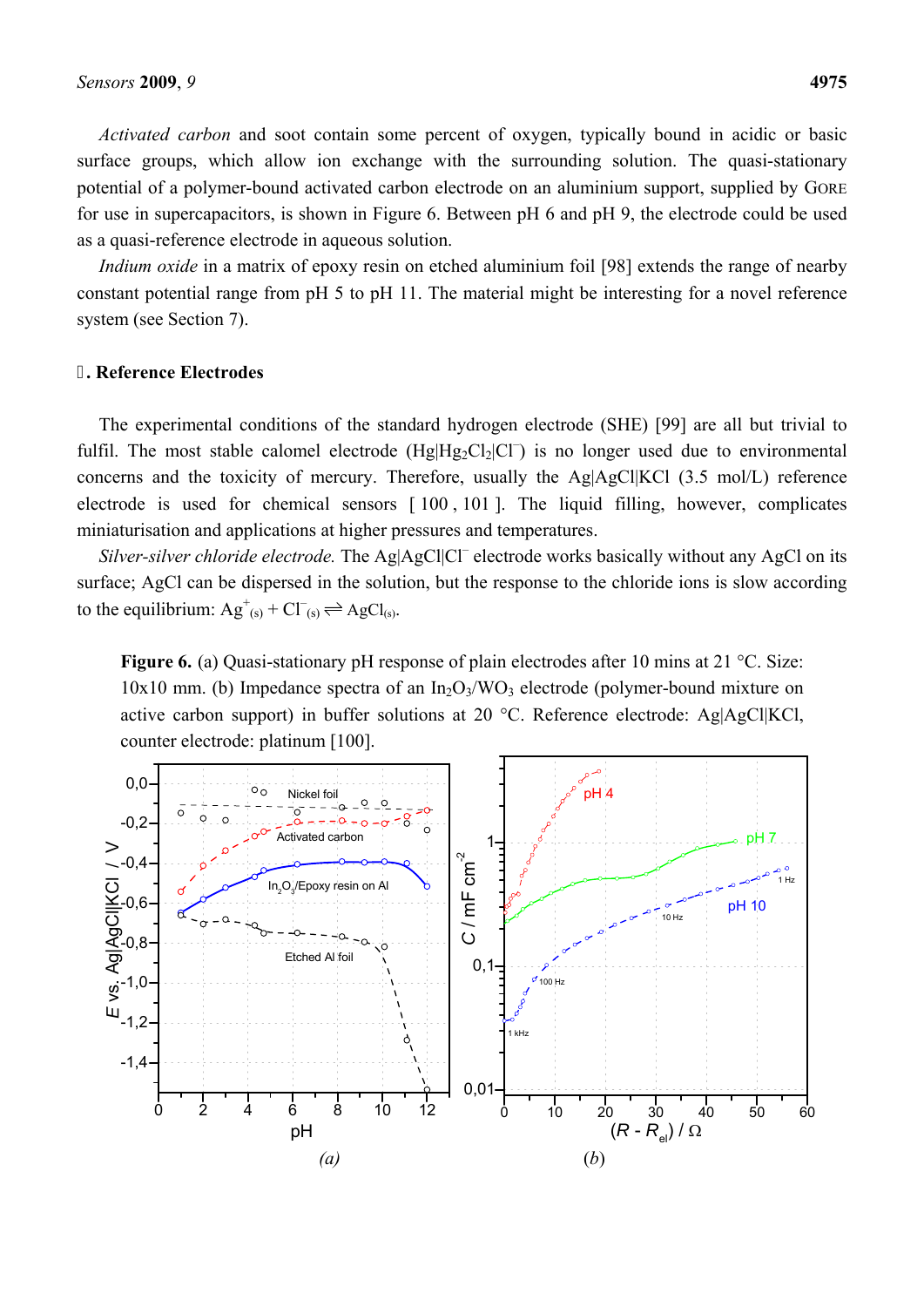**Figure 7.** (a) Principle of an all-solid-state reference electrode after Meinsberg Kurt-Schwabe Research Institute. (b) Thick film silver-silver chloride reference electrode [102].



- At a porous AgCl coating in direct contact to the solution, redox reactions (e.g.  $O_2/OH^-$ ) cause a mixed potential which deviates from the ideal response (+ 202 mV vs. SHE in sat. KCl solution, 20–25 °C). AgCl is a silver ion conductor. Voltage stability can be improved by small grains, and a thermal treatment of the AgCl coating below 455 °C [103]. As the chloride electrolyte is necessary, the Ag|AgCl|Cl<sup>-</sup> electrode requires a liquid junction across a diaphragm. All-solid electrodes for sensors are shown in Figure 7.
- *Gel-like electrolytes* are useful at temperatures up to 140 °C and pressures up to 15 bar, however, at cost of increased diffusion potentials, irreversible bleeding, biofouling and aging of the gel. Ag|AgCl on a flat support material can be coated by a hydrogel (e.g. polyacrylamide) and surrounded by a membrane. The long-term stability of such reference electrodes in ISFETs is poor.
- *Polymer-electrolyte* reference systems (e.g. solid KCl in polyester resin) and open junctions are commercially available, e.g., under the brand name XEROLYT®.
- *All-solid-state* reference electrodes [104] would be most favourable. In a cylindrical shaft of porous alumina ceramic, which additionally serves as a diaphragm for the liquid junction, molten KCl is filled around a centered Ag|AgCl electrode [105]. AgCl diffuses partly in the KCl phase. Humidity from the environment provides the necessary conductivity in the hygroscopic KCl phase.
- Thickfilms of *noble metal filled glass* (e.g. Corning 015) on oxide ceramic or steel supports show increased resistivity, response times in the range of minutes, and relatively short lifetime. The reference potential does often not obey the Nernst slope. Different thermal expansion coefficients between glass and ceramic support cause cracks.
- The impact of a *glassy carbon* rod electrode under ambient conditions and the presence of dissolved oxygen, is shown in Figure 4-b. A linear function of cell voltage in the range between pH 2 to pH 12 was obtained by use of a plane gold counter-reference electrode; the total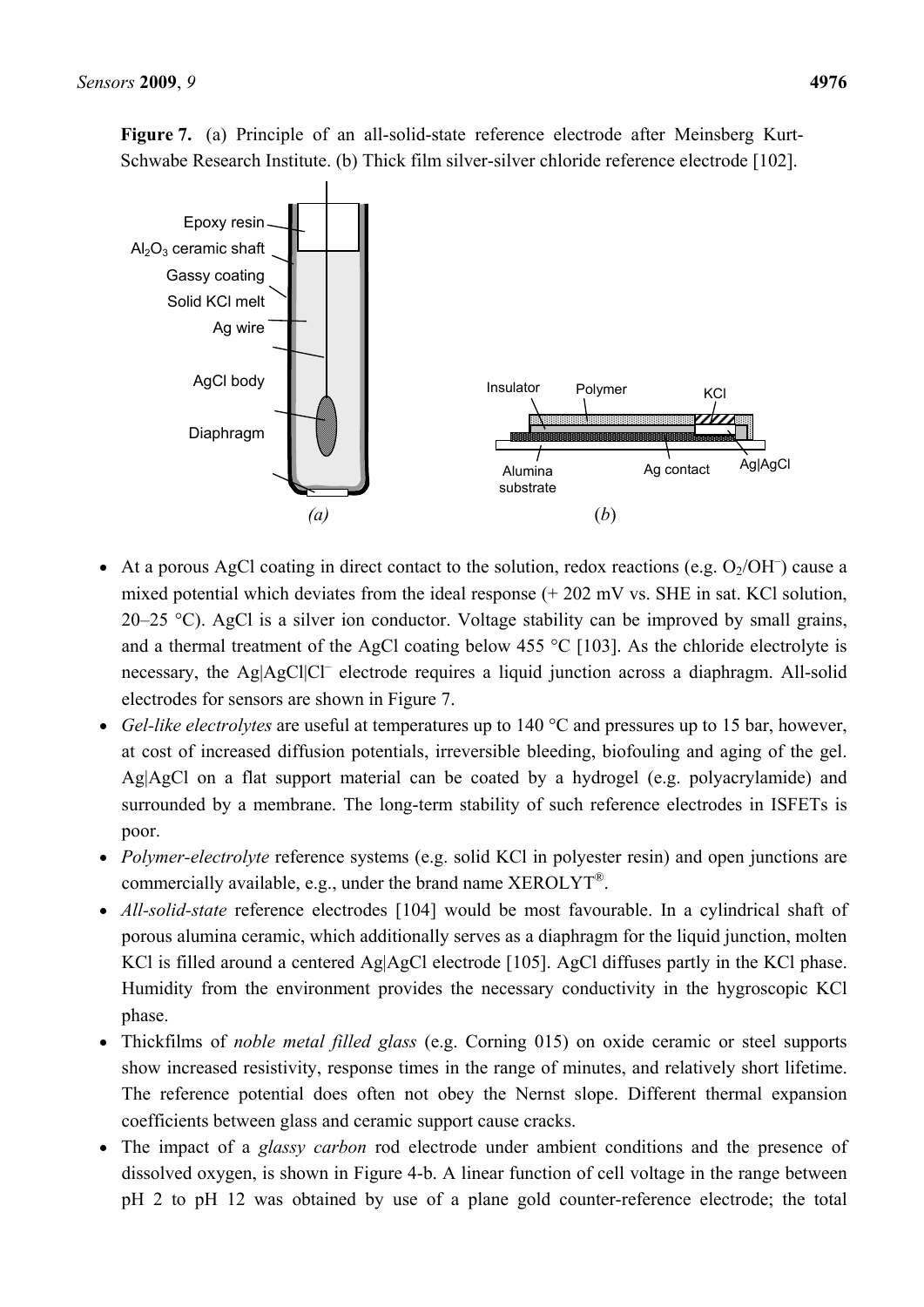capacitance of the cell is dominated by the large capacitance of the rough  $RuO<sub>2</sub>$  electrode,  $C = [C_{RuO2}^{-1} + C_{Au}^{-1}]^{-1} \approx C_{RuO2}$ . Gold is known as an electrode material with negligible hydrogen sorption; the oxygen overpotential is higher than that of platinum.

- *Rhodium* foil, that is covered by a rhodium oxide layer, behaves nearby pH-insensitive (see Section 4.3).
- Molybdenum and tungsten *bronzes* [106], e.g.  $Li_{0.4}Mo_{0.95}W_{0.05}O_3$  [107] do not significantly respond to pH changes, oxygen concentration and redox potential of the solution. However, they are sensitive to alkali ions  $(K^+ < Na^+ < Li^+)$ , but the preparation of single-crystalline electrodes is hardly reproducible.
- Manganese dioxide,  $H_xMnO_2$  [108], suffers from poor reproducibility.
- Boron carbide might be useful as electrode material having a high hydrogen overvoltage.
- Prussian Blue as a reference in all-solid state pH glass electrodes was investigated in [109].

### **. Measuring Techniques**

Traditionally, the potentiometric method is favoured for pH measurements. Additionally, amperometry has been established especially for biosensors (see Table 5). The coulometric determination of proton concentrations offers for future sensor applications, e.g. based on redox active metal oxides. However, much work has to be done to finally correlate the faradaic redox reactions, which directly depend on pH, from all capacitive surface effects which reflect the electrolyte-electrode interface and the composition of the surrounding solution.

As a preliminary step to a future direct recording pH sensor, *ac* impedance spectroscopy [110] might be useful. This technique allows the separation of electrolyte resistance, charge transfer processes and diffusion processes along the grain-boundaries and in the three-dimensional pores of the material. Tungsten trioxide, in a mixture with indium oxide [100] is shown in Figure 6 for use in a capacitive pH sensor. The solution resistance  $R_{el}$  is subtracted from the measured impedance to exclude both the geometric dimensions of the sensor and the ionic conductivity of the solution. Then the frequency-dependent interfacial capacitance  $C_P(\omega)$ , corrected by the solution resistance, is calculated for each frequency *f* from the measured real and imaginary parts according to Equation 22.

$$
C_{\rm P}(\omega) = \frac{-\mathrm{Im}\,Z}{2\pi f[(\mathrm{Re}\,Z - R_{\rm e})^2 - (\mathrm{Im}\,Z)^2]}
$$
(22)

If the *dc* resistance *R* of the pH measuring cell is assumed to be large, it holds  $C_S(\omega) = [2\pi f \text{ Im } \underline{Z}]^{-1} \approx C_P$  at low frequencies. Then the parallel equivalent circuit  $R_{el} - C_P ||R_P$  simplifies to a series combination, of  $R_{el}$ – $C_S$ . Both  $C_P$  and  $C_S$  are frequency-dependent differential capacitances. The pH sensor may work either at a given frequency or differential capacitance is averaged by integration in a given frequency range. The change of resistance and capacitance may also be used in commercial pH meters as a diagnostic tool for the aging of a pH electrode and the requirement for recalibration [111].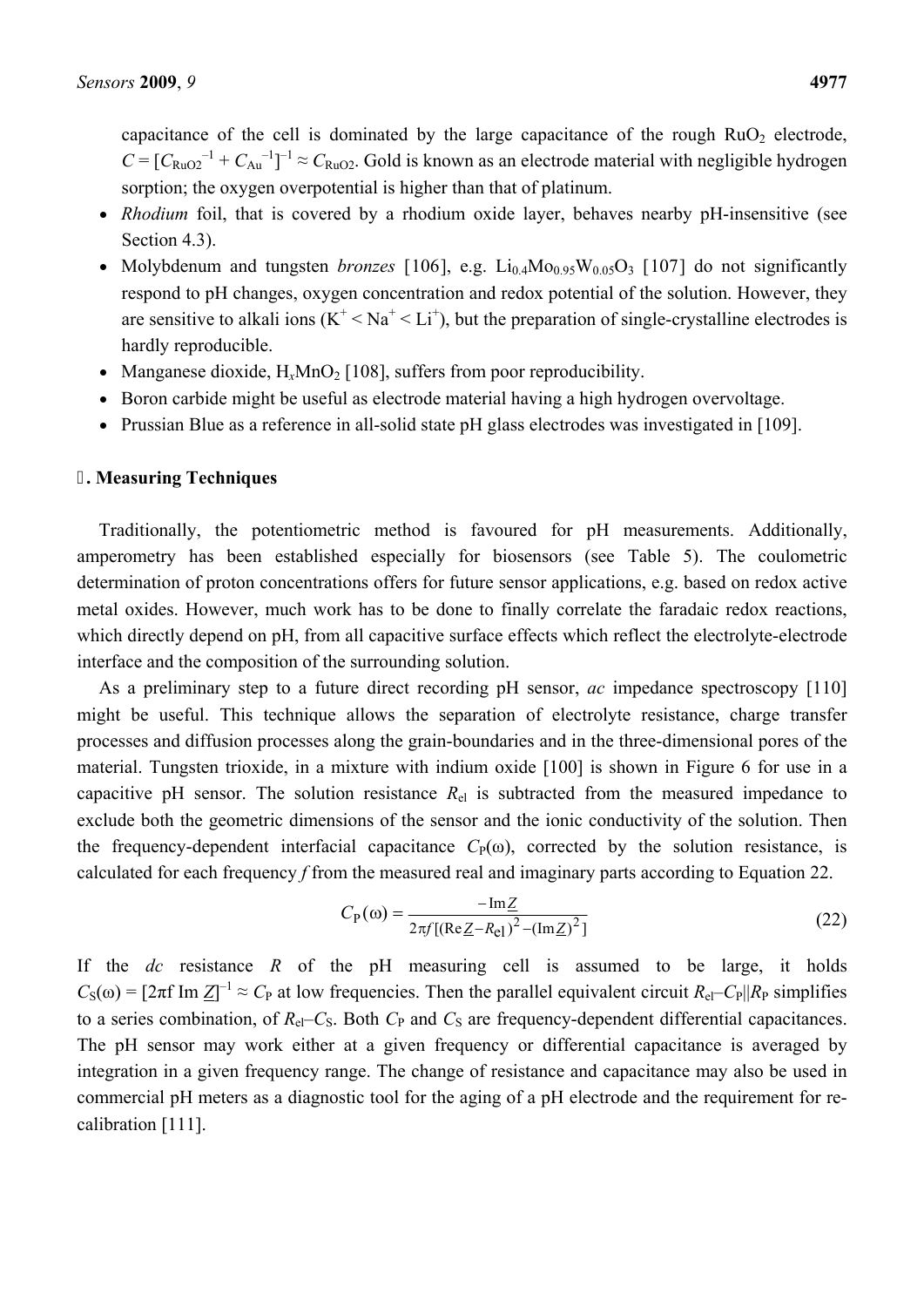## **10. Conclusions**

1. A common reference system valid for pH measurements in all media is still missing; as well, there is no simple pH reference besides the intricate standard hydrogen electrode and the Harned cell. The pH values in non-aqueous solutions cannot simply be compared with those in aqueous systems. A coulometric proton titrator might be the solution for this problem, once appropriate directly pH dependent materials are known.

2. For the potentiometric pH determination in aqueous solutions, the glass electrode is still unsurpassed. For special applications in solutions containing fluoride or alkali, metal oxide electrodes have been introduced; whereby the antimony electrode is the most prominent example.

3. The electrode-electrolyte interface at platinum metal oxides is able to exchange protons with the surrounding solution.  $RuO<sub>2</sub>$  and IrO<sub>2</sub> were successfully applied for disposable applications in technical solutions and biological media. ISFETs based on platinum metal oxides suffer from poor long-term stability yet.

4. The redox pseudocapacitance of hydrous  $RuO<sub>2</sub>$ , in which protons are involved, is considered as a model system. Relative pH measurements based on standard buffer solutions are already possible by impedance spectroscopy. For absolute pH determination, the separation of interfacial surface charges and faradaic charges has still to be solved.

5. Platinum metal oxides can easily be coated on nickel foil by thermal decomposition of precursor solutions. Powders, e.g. obtained by sol-gel processes, can be bound in an epoxy matrix.

6. Activated carbon, glassy carbon, and possibly indium oxide seem to be useful as liquid-free reference systems in pH sensors at values between pH 5 and pH 10.

### **Symbols and Abbreviations**

| $\mathfrak a$           | activity, $a = \gamma_c(c/c^0) = \gamma_m(m/m^0)$                                                         |
|-------------------------|-----------------------------------------------------------------------------------------------------------|
| $\mathcal{C}_{0}^{(n)}$ | capacitance (F), $C = dQ/dU$                                                                              |
| $\mathcal{C}$           | molar concentration (mol/L), amount of a substance solved per liter of solution                           |
| $c^0$                   | standard concentration: $c^0 \equiv 1$ mol/L                                                              |
| <b>CE</b>               | counter electrode                                                                                         |
| <b>CVD</b>              | chemical vapour deposition                                                                                |
| $E_{\rm}$               | potential of an electrode versus a reference electrode (in V vs. ref)                                     |
| $E^0$                   | standard potential of an electrode or half-reaction (V NHE): at $25 \degree C$ , 101325 Pa,               |
|                         | 1-active solution                                                                                         |
| $\Delta E^0$            | difference in standard potential of two half-cells (V), electromotive force                               |
| $\,F$                   | Faraday constant; charge on one mole of electrons: $F = 96485$ C mol <sup>-1</sup>                        |
| $\overline{I}$          | electric current $(A)$                                                                                    |
| j                       | imaginary operator, $\sqrt{(-1)}$                                                                         |
| $\mathcal{Q}$           | electric charge $(C = A s)$                                                                               |
| $\overline{M}$          | molar mass of a compund ( $kg \text{ mol}^{-1}$ )                                                         |
| $\boldsymbol{m}$        | molality (mol kg <sup>-1</sup> ), amount of substance solved per kilogram of solvent: $m = c/(\rho - Mc)$ |
| $m^0$                   | standard molality: $m^0 \equiv 1$ mol kg <sup>-1</sup>                                                    |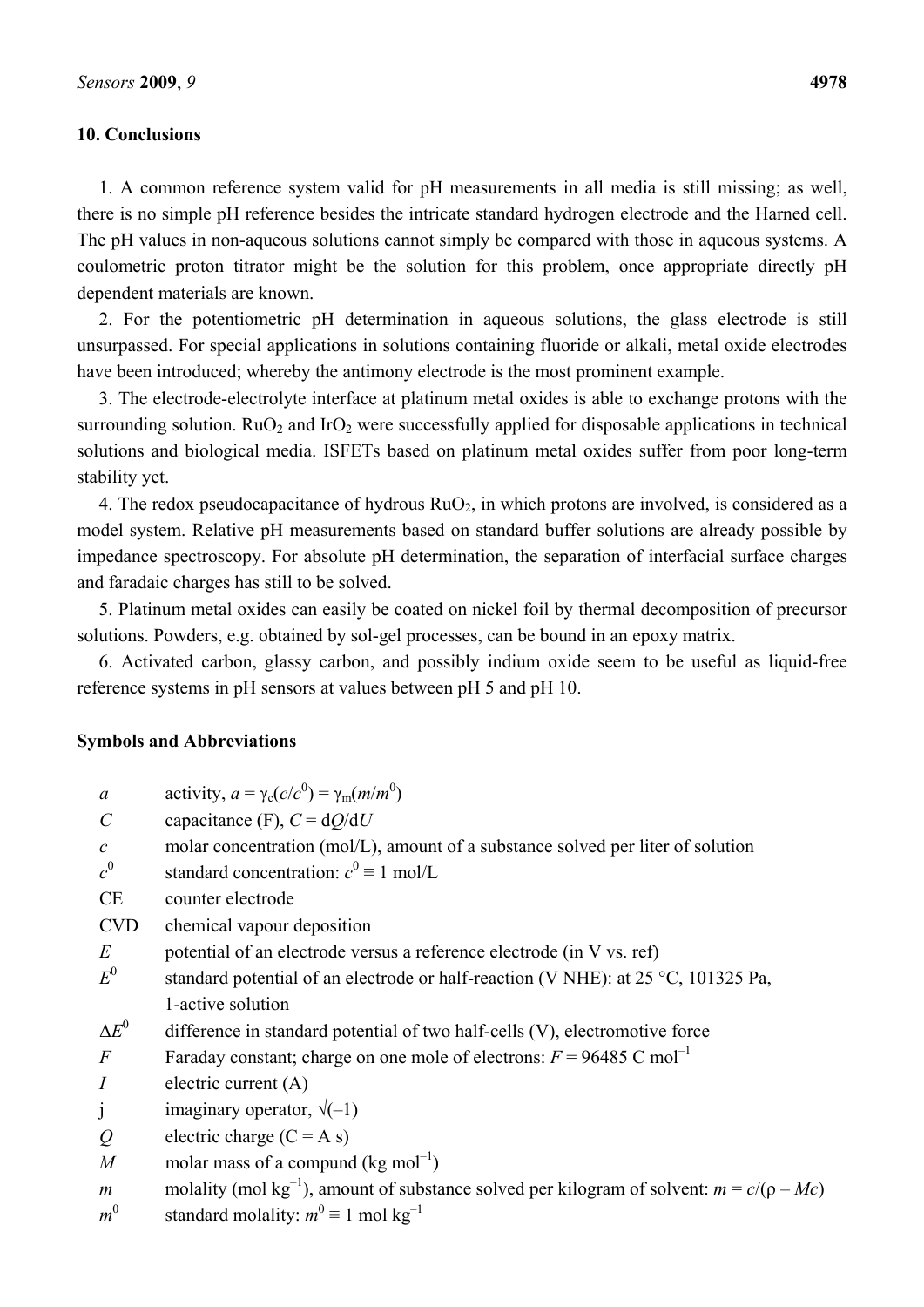| <b>NHE</b>       | standard hydrogen electrode, see Section 2.2                                                 |
|------------------|----------------------------------------------------------------------------------------------|
| $\boldsymbol{p}$ | pressure (1 Pa = $10^{-5}$ bar)                                                              |
| $p^0$            | standard pressure: 101325 Pa                                                                 |
| $\boldsymbol{R}$ | electric resistance $(\Omega)$                                                               |
| Ref              | Reference (electrode)                                                                        |
| <b>RE</b>        | reference electrode                                                                          |
| <b>RHE</b>       | reversible hydrogen electrode: $E_{\text{NHE}} = E_{\text{RHE}} - 0.05916 \text{pH}$ (25 °C) |
| (s)              | solid phase                                                                                  |
| <b>SCE</b>       | saturated calomel electrode                                                                  |
| <b>SHE</b>       | standard hydrogen electrode, see Section 2.2                                                 |
| T                | absolute temperature (in K)                                                                  |
| <b>TRIS</b>      | tris(hydroxymethyl) aminomethane                                                             |
| $\mathcal U$     | electric voltage (V), potential difference between two electrodes                            |
| Δφ               | electric potential difference between two phases (V)                                         |
| $\rho$           | density of a liquid (1 kg m <sup>-3</sup> = 1 g/L = 0.001 g cm <sup>-1</sup> )               |
| $\mathcal V$     | scan rate, $v = dU/dt$ (in V s <sup>-1</sup> )                                               |
| <b>WE</b>        | working electrode                                                                            |
| Z                | <i>ac</i> impedance ( $\Omega$ ): $Z = \text{Re } Z + j \text{ Im } Z$                       |
| $\overline{z}$   | charge number of an ion; number of electrons transferred in the half-reaction equation       |
| $\gamma$         | activity coefficient                                                                         |

# **References and Notes**

- 1. Sørensen, S.P.L.; Linderstrøm-Lang, K. The determination and value of pH. *Comp. Rend. Trav. Lab. Carlsberg* **1909**, *8*, 1-168.
- 2. Vonau, W.; Guth, U. pH monitoring: A review. *J. Solid State Electrochem*. **2006**, *10*, 746-752.
- 3. Bates, R.G. *Electrometric pH-Determinations, Theory and Practice*; John Wiley and Sons: New York, NY, USA, 1954.
- 4. Haber, F.; Klemensiewicz, Z. Ueber elektrische Phasengrenzkräfte. *Zeitschr. f. Physik. Chem.* **1909**, *67*, 385-431.
- 5. Galster, H. *pH Measurements.—Fundamentals, Methods, Applications, Instruments*; VCH Publishers: New York, NY, USA, 1991.
- 6. *Ion Selective Electrodes*, Koryta, J., Stulik, K., Eds.; Cambridge Univ. Press: Cambridge, UK, 1983.
- 7. Covington, A.K.; Bates, R.G.; Durst, R.A. Definition of pH scales, standard reference values, measurement of pH, and related terminology (IUPAC Recommendations 1984). *Pure Appl. Chem.* **1985***, 57*, 531-542.
- 8. Janata, J. *Principles of Chemical Sensors*; Plenum Press: New York, NY, USA, 1989.
- 9. *Glass Electrodes for Hydrogen and Other Cations*, Eisenman, G., Ed.; Marcel Dekker: New York, NY, USA, 1967.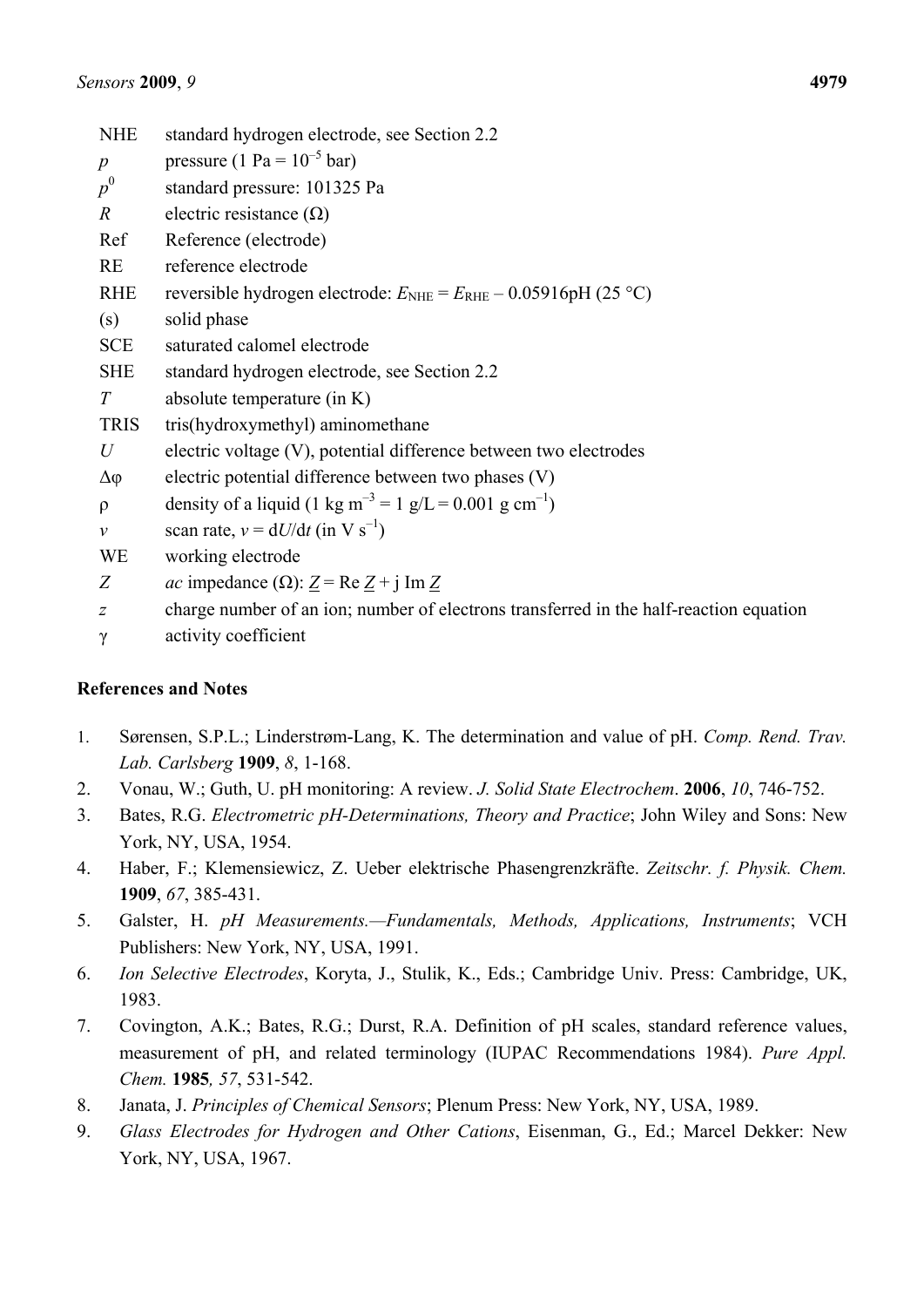- 10. Covington, A.K.; Bütikofer, H.P.; Camoes M.F.G.F.C.; Ferra, M.I.A.; Rebelo, M.J.F. Procedures for testing pH-responsive glass electrodes at 25, 37, 65 and 85 °C and determination of alkaline errors up to 1 mol/dm<sup>3</sup> Na<sup>+</sup>, K<sup>+</sup>, Li<sup>+</sup> (IUPAC Technical Report). *Pure Appl. Chem.* **1985**, 57, 887-898.
- 11. Harned, H.S.; Owen, B.B. *The Physical Chemistry of Electrolytic Solutions*; Reinhold: New York, NY, USA, 1958; Chap. 14.
- 12. Buck, R.P.; Rondinini, S.; Covington, A.K.; Baucke, F.G.K.; Brett, C.M.A.; Camoes, M.F.; Milton, M.J.T.; Mussini, T.; Naumann, R.; Pratt, K.W.; Spitzer, P.; Wilson, G.S. Measurement of pH. Definitions, standards, and procedures (IUPAC Recommendations 2002). *Pure Appl. Chem.* **2002**, *74*, 2169-2200.
- 13. Rondinini, S.; Mussini, P.R.; Mussini, T.; Vertova, A. pH measurements in non-aqueous and mixed solvents: predicting pH(PS) of potassium hydrogen phthalate for alcohol-water mixtures (IUPAC Technical Report). *Pure Appl. Chem*. **1998**, *70*, 1419-1422.
- 14. Kortüm, G. *Lehrbuch der Elektrochemie*. Verlag Chemie: Weinheim, Germany, 1970; Chap. XI.2.
- 15. Kratz, L. *Die Glaselektrode und ihre Anwendungen*, D. Steinkopff: Frankfurt, Germany, 1950; pp. 199-200.
- 16. Bergveld, P. Development of an ion-sensitive solid state device for neurophysiological measurements. *IEEE Trans. Biomed. Eng*. **1970**, *BME-17*, 70-71.
- 17. *Sensors. A Comprehensive Survey*, Göpel, W., Hesse, J., Zemel, J.N., Eds.; VCH Publisher: Weinheim, Germany, 1991; Vol. 2.
- 18. Abe, H.; Esahi, M.; Matsuo, T. ISFET's using inorganic gate thin films. *IEEE Trans. Electron Devices* **1979**, *ED-26*, 1939-1944.
- 19. Liao Y-H.; Chou, J.-C. Preparation and characteristics of ruthenium dioxide for pH array sensors with real-time measurement system. *Sens. Actuat. B* **2008**, *128*, 603-612.
- 20. Manufacturer: Pfaudler Werke AG, Schwetzingen, Germany.
- 21. Oesch, U.; Ammann, D.; Brzózka, Z.; Pham, H.V.; Pretsch, E.; Rusterholz, B.; Simon, W.; Suter, G.; lti, D. H.; Xu, A.P. Design of neutral hydrogen ion carriers for solvent polymeric membrane electrodes of selected pH range. *Anal. Chem.* **1986**, *58*, 2285-2289.
- 22. *Manufacturer: Orion Research*; Cambridge, MA 02139, USA.
- 23. *Sensors Update*, Göpel, W., Baltes, H., Hesse, J., Eds.; VCH Publication: Weinheim, Germany, 2001; Vol. 8, Chap. 1.3.
- 24. *Sensoren*, Schaumburg, H., Ed.; Teubner: Stuttgart, Germany, 1992.
- 25. Biilmann, E. L'electrode à quinhydrone et ses applications. *Bull. Soc. Chim. France* **1927**, *41*, 213-286.
- 26. Kolthoff, I.M.; Hartong, B.D. On the antimony electrode. *Rec. Trav. Chim.* **1925**, *44*, 113-120.
- 27. Uhl, A.; Kestranek, Electrometric titration of acids and bases with an antimony indicator electrode. *Monatsh. Chem*. **1923**, *44*, 29-34.
- 28. Schwabe, K. Die Wismutelektrode zur pH-Indikation. *Z. Elektrochem*. **1951**, *55*, 411.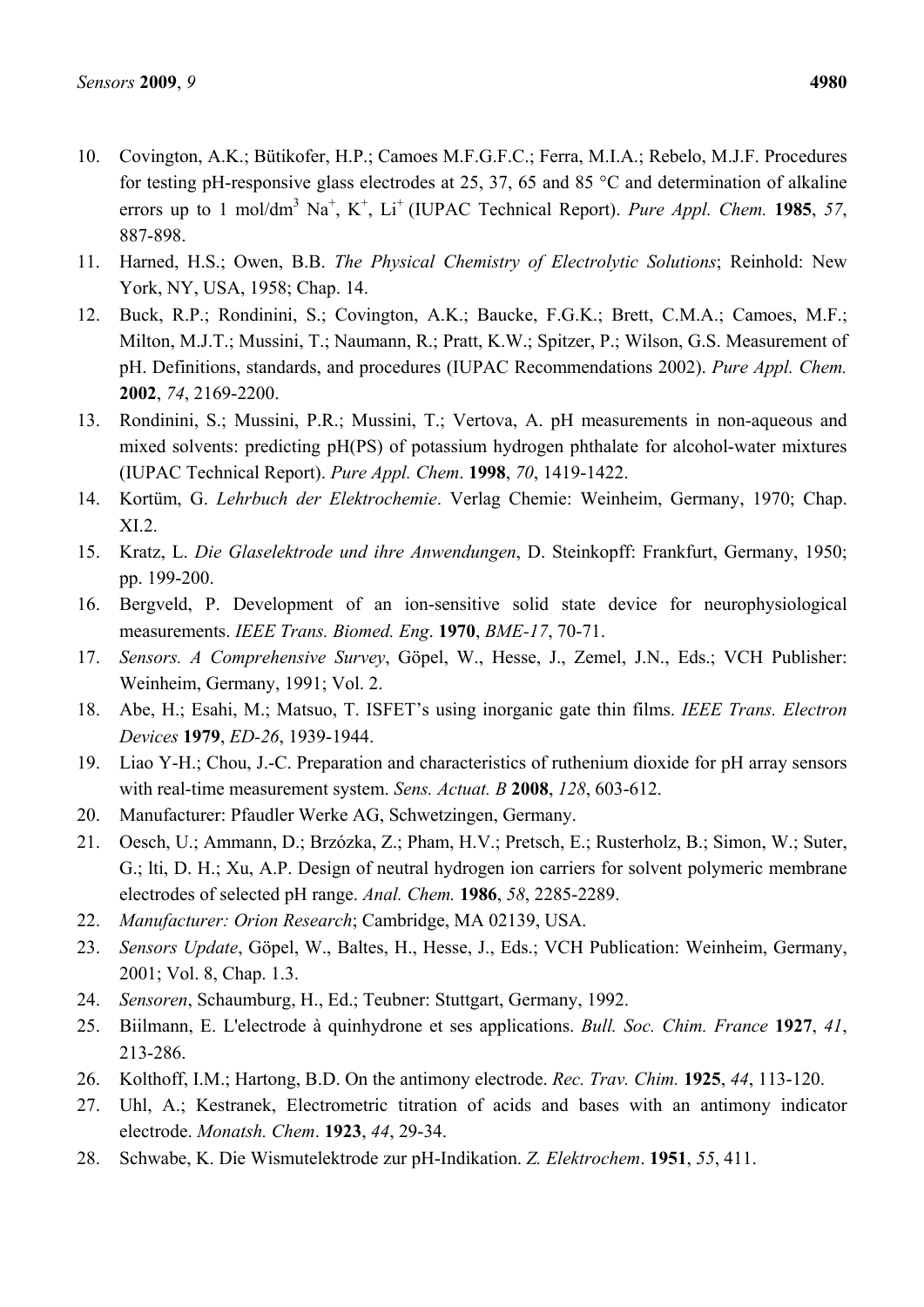- 29. *Sensors. A Comprehensive Survey*, Göpel, W., Hesse, J.; Zemel, J.N., Eds.; VCH Publisher: Weinheim, Germany, 1991; Vol. 2.
- 30. Liu, J.H.; Zhang,Y.H.; Zhang, Z.Y.; Ni, L.; Li, H.X. Study of thick-film pH sensors. *Sens. Actuat. B* **1993**, *14*, 566-567.
- 31. Trasatti, S.; Lodi, G. *Conductive Metal Oxides*; Elsevier: Amsterdam, The Netherlands, 1980; Vol. A.
- 32. Beer, H.B. The Invention and industrial development of metal anodes. *J. Electrochem. Soc*. **1980**, *127*, 303C.
- 33. Fog, A.; Buck, R.P. Electronic semiconducting oxides as pH sensors. *Sens. Actuat.* **1984**, *5*, 137- 146.
- 34. Olthuis, W.; Robben, M.A.; Bergveld, P.; Bos, M.; van der Linden, W.E. pH sensor properties of electrochemically grown iridium oxide. *Sens. Actuat. B* **1990**, *2*, 247-256.
- 35. Ardizzone, S.; Daghetti, A.; Franceschi, L.; Trasatti, S. The point of zero charge of hydrous RuO2. *Colloids Surf.* **1989**, *35*, 85-96.
- 36. Trasatti, S. Physical electrochemistry of ceramic oxides. *Electrochim. Acta* **1991**, *36*, 225-241.
- 37. Trasatti, S.; Kurzweil, P. Electrochemical supercapacitors as versatile energy stores. *Platinum Met. Rev.* **1994**, *38*, 46-56.
- 38. Kurzweil, P. Electrochemical Capacitors. Metal Oxide. In *Encyclopedia of Electrochemical Power Sources*, Garche, J., Ed.; Elsevier: Amsterdam, The Netherlands, 2009.
- 39. Pourbaix, M. *Atlas of Electrochemical Equilibria in Aqueous Solutions*; NACE-Cebelcor: Brussels, Belgium, 1974.
- 40. Kurzweil, P. Precious metal oxides for electrochemical energy converters: Pseudocapacitance and pH dependence of redox processes. *J. Power Sources* **2009**, *190*, 189-200.
- 41. Conway, B.E. *Electrochemical Supercapacitors*; Kluwer Academic/Plenum Publishers: New York, NY, USA, 1999; Chap. 11.
- 42. Doblhofer, K.; Metikos, M.; Ogumi, Z.; Gerischer, H. Electrochemical oxidation and reduction of the RuO2/Ti electrode surface. *Ber. Bunsenges. Phys. Chem.* **1978**, *82*, 1046-50.
- 43. Patel, A.; Richens, D.T. The tetranuclear ruthenium(IV) aqua ion: evidence in support of its formulation as  $H_n[Ru_4O_6(OH_2)_{12}]^{(4+n)+}$  (*n* = 0-4). *Inorg. Chem.* **1991**, 30, 3789-3792.
- 44. Pourbaix, M. *Atlas of electrochemical equilibria in aqueous solutions*; NACE-Cebelcor: Brussels, Belgium, 1974.
- 45. Romain, S.; Bozoglian, F.; Sala, X.; Llobet, A. Oxygen-oxygen bond formation by the Ru-Hbpp water oxidation catalyst occurs solely via an intramolecular reaction pathway. *J. Am. Chem. Soc*. **2009**, *131*, 2768-2769.
- 46. Soto, J.; Labrador, R.H.; Marcos, M.D.; Martinez-Manez, R.; Coll, C.; Garcia-Breijo, E.; Gil, L. A model for the assessment of interfering processes in Faradic electrodes. *Sens. Actuat. A* **2008**, *142*, 56-60.
- 47. Sarangapani, S.; Lessner, P.; Forchione, J.; Griffith, A.; Laconti, A.B. Advanced double layer capacitors. *J. Power Sources* **1990**, *29*, 355-364.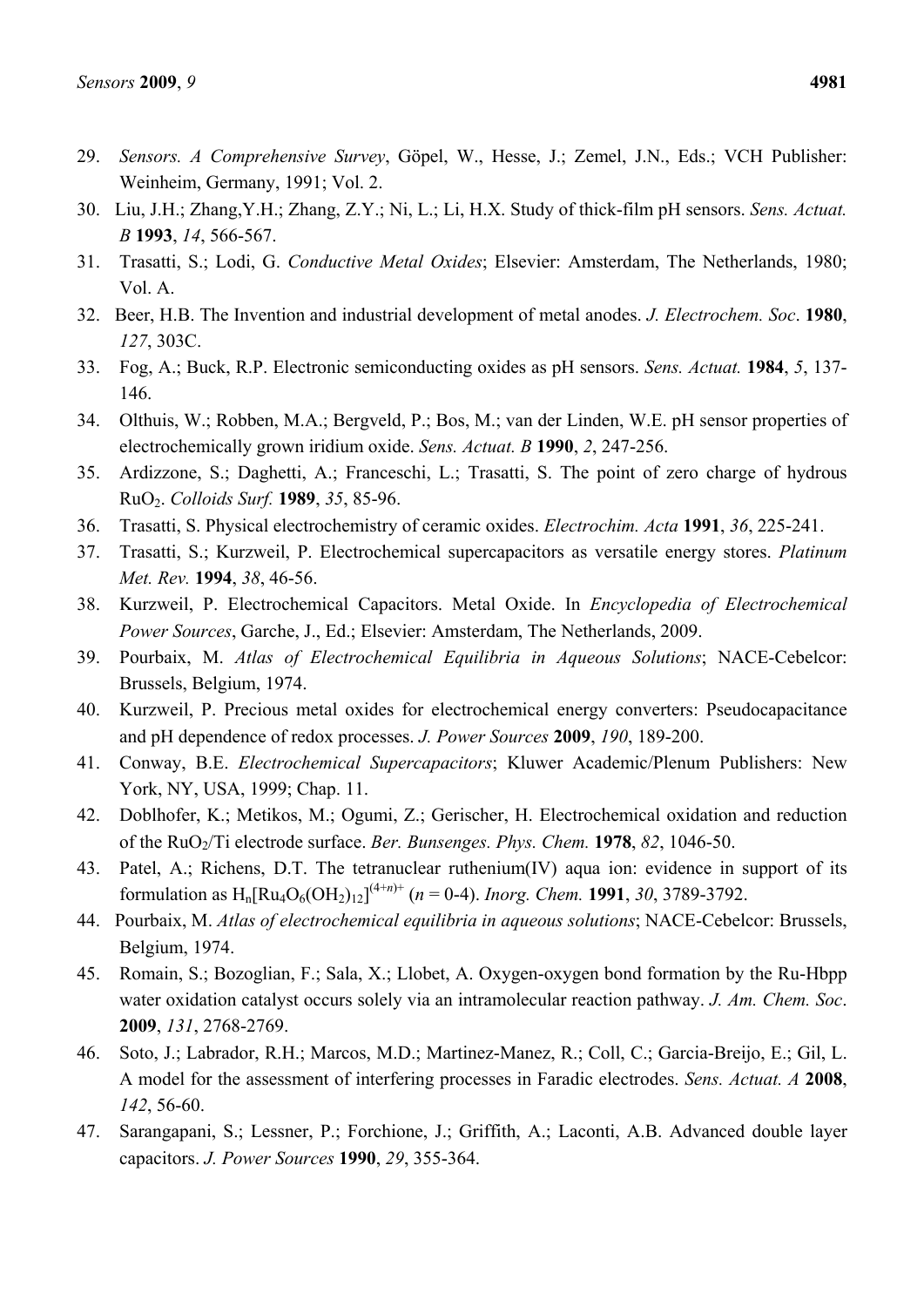- 48. Roginskaya, Y.E.; Morozova, O.V. The role of hydrated oxides in formation and structure of DSA-type oxide electrocatalysts. *Electrochim. Acta* **1995**, *40*, 817-822.
- 49. Mihell, J.A.; Atkinson, J.K. Planar thick-film pH electrodes based on ruthenium dioxide hydrate. *Sens. Actuat. B* **1998**, *48*, 505-511.
- 50. Wöhler, L.; Balz, P.; Metz, L. Die oxyde des rutheniums. *Z. Anorg. Allgem. Chem*. **1924**, *139*, 205-219.
- 51. Armelao, L.; Barreca, D.: Moraru, B. A molecular approach to RuO<sub>2</sub>-based thin films: sol-gel synthesis and characterization. *J. Non-Cryst. Solids* **2003**, *316*, 364-371.
- 52. Kurzweil, P. Long time stable electrode*. European patent EP 0622815*, *DE 4313474*, 1994.
- 53. Kurzweil, P. Precious metal oxides for electrochemical energy converters: Pseudocapacitance and pH dependence of redox processes. *J. Power Sources* **2009**, *190*, 189-200.
- 54. Takasu, Y.; Onoue, S.; Kameyama, K.; Murakami, Y.; Yahikozawa, K. Preparation of ultrafine RuO2-IrO2-TiO2 oxide particles by a sol-gel process. *Electrochim. Acta* **1994**, *39*, 1993-1997.
- 55. Kim, H.; Popov, B.N. Characterization of hydrous ruthenium oxide/carbon nanocomposite supercapacitors prepared by a colloidal method. *J. Power Sources* **2002**, *104*, 52-61.
- 56. Jang, J.H.; Kato, A.; Machida, K.; Naoi, K. Supercapacitor performance of hydrous ruthenium oxide electrodes prepared by electrophoretic deposition. *J. Electrochem. Soc.* **2006**, *153*, A321-A328.
- 57. Kurzweil, P. Unpublished results, University of Applied Sciences: Amberg, Germany, 2009.
- 58. Kreider, K.G.; Tarlov, M.J.; Cline, J.P. Sputtered thin-film pH electrodes of platinum, palladium, ruthenium, and iridium oxides. *Sens. Actuat. B* **1995**, *28*, 167-172.
- 59. Vonau, W.; Enseleit, U.; Gerlach, F.; Herrmann, S. Conceptions, materials, processing technologies and fields of application for miniaturized electrochemical sensors with planar membranes. *Electrochim. Acta* **2004**, *49*, 3745-3750.
- 60. Allen, M.D.; Livesley, D.J.; Potter, R.J.; Pratt, A.S. (JohnsonMatthey) pH-meter with constant current applied between the transition metal-based sensor electrode and the reference electrode. *Patent WO/2000/004379*, 2000.
- 61. Koncki, R.; Mascini M. Screen-printed ruthenium dioxide electrodes for pH measurements. *Anal. Chim. Acta* **1997**, *351*, 143-149.
- 62. Mihell, J.A.; Atkinson, J.K. Planar thick-film pH electrodes based on ruthenium hydrate. *Sens. Actuat. B* **1998**, *48*, 505-511.
- 63. Gac, A.; Atkinson, J.K.; Zhang, Z.; Sion, R.P. A comparison of thick-film chemical sensor characteristics in laboratory and on-line industrial process applications. *Meas. Sci. Technol.* **2002**, *13*, 2062-2073.
- 64. Liao Y-H.; Chou, J.-C. Preparation and characteristics of ruthenium dioxide for pH array sensors with real-time measurement system. *Sens. Actuat. B* **2008**, *128*, 603-612.
- 65. Colombo, C.; Kappes, T.; Hauser, P.C. Coulometric micro-titrator with a ruthenium dioxide pHelectrode. *Anal.Chim. Acta*, **2000**, *412*, 69-75.
- 66. Cagnini A.; Palchettia, I.; Liontia, I.; Mascinia M.; Turnerbet A.P.F. Disposable ruthenized screen-printed biosensors for pesticides monitoring. *Sens. Actuat. B* **1995**, *24*, 85-89.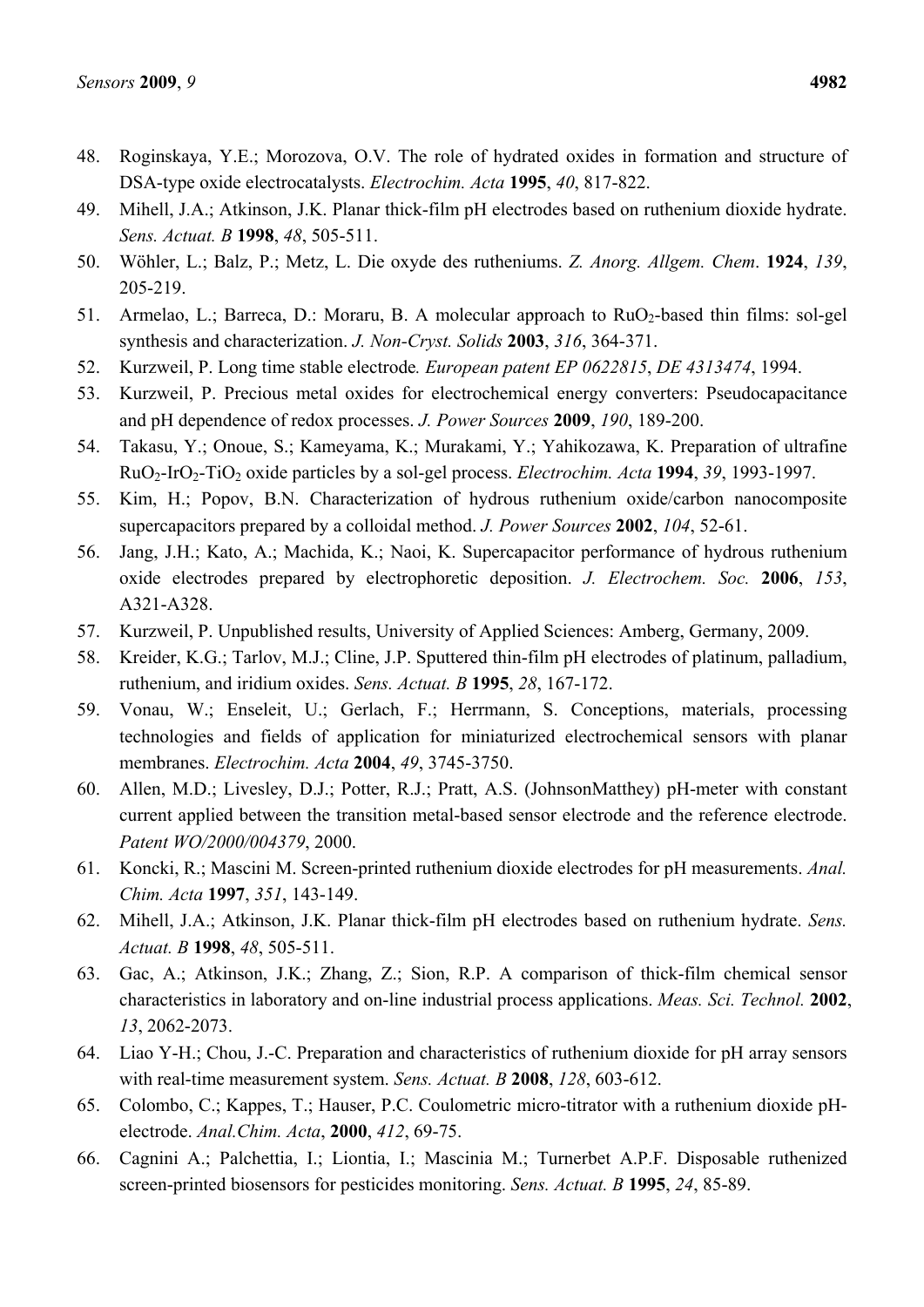- 67. Tymecki, L.; Koncki, R. Thick-film potentiometric biosensor for bloodless monitoring of hemodialyis. *Sens. Actuat. B* **2006**, *113*, 782-786.
- 68. Ogonczyk, D.; Tymecki, L.; Wyzkiewicz, I.; Koncki, R.; Glab, S. Screen-printed disposable urease-based biosensors for inhibitive detection of heavy metal ions. *Sens. Actuat. B* **2005**, *106*, 450-454.
- 69. Thevenot, D.R.; Toth, K.; Durst, R.A.; Wilson, G.S. Electrochemical biosensors: recommended definitions and classification (IUPAC Technical Report). *Pure Appl. Chem.* **1999**, *71*, 2333-2348.
- 70. Koncki, R. Recent developments in potentiometric biosensors for biomedical analysis. *Anal. Chim. Acta* **2007**, *599*, 7-15.
- 71. Kotzian, P.; Brazdilova, P.; Kalcher, K.; Handlir, K.; Vytras, K. Oxides of platinum metal group as potential catalysts in carbonaceous amperometric biosensors based on oxidases. *Sens. Actuat. B* **2007**, *124*, 297-302.
- 72. Schwarz, J.; Kaden, H.; Kutschke, S.; Glombitza, F. Potentiometrische Biosensoren zur Bestimmung von Metallkationen. *GIT Labor-Fachzeitschrift* **2007**, *51*, 408-409.
- 73. Perley, G.A.; Godshalk, J.B. Cell for pH measurements. *US 2 416 949*, 1947.
- 74. Widera, J.; Riehl, B.L.; Johnson, J.M.; Hansen, D.C. State-of-the-art monitoring of fuel acidity. *Sens. Actuat. B* **2008**, *130*, 871-881.
- 75. Kress-Rogers, E. Solid-state pH sensors for food applications. *Trends Food Sci. Technol.* **1991**, *12*, 320-324.
- 76. de Rooij, N.F.; Bergvelt, P. *Monitoring Vital Parameters during Extracorporeal Circulation,*  Kimmich, H.P., Ed.; Kaerge: Basel, Switzerland, 1981.
- 77. Glab, S.; Hulanicki, A.; Edwall, G.; Ingman, F. Metal-metal oxide and metal oxide electrodes as pH sensors. *Crit. Rev. Anal. Chem.* **1989**, *21*, 29-47.
- 78. Kinlen, P.J.; Heider, J.E.; Hubbard, D.E. A solid-state pH sensor based on a Nafion-coated iridium oxide indicator electrode and a polymer-based silver chloride reference electrode. *Sens. Actuat. B* **1994**, *22*, 13-25.
- 79. Radiometer (electrode maker). *Růžička electrode*. Radiometer: Copenhagen, Denmark, 1990.
- 80. Oelßner, W.; Kaden, H. Iridiumdioxid-pH-Elektroden in Dickfilmtechnik. In *Elektrochemie der Ionenleiter,* Beck, E., Ed.; GDCh-Monographie: Frankfurt/Main, Germany, 1995; Vol. 3, pp. 390-392.
- 81. Kessel, R.; Drägerwerk, A.G. Amperometric sensor*. US Pat. 5518602*, 1996.
- 82. West, W.; Buehler, M.; Keymeulen D. *Metal/Metal Oxide Differential Electrode pH Sensors*. NASA's Jet Propulsion Laboratory: Pasadena, CA, 2007. Available online: www.techbriefs.com/ component/ content/article/2287 (accessed on 19 May 2009).
- 83. Kinoshita, E.; Ingman, F.; Edwal, G.; Thulin, S.; Glab. S. Polycrystalline and monocrystalline antimony, iridium and palladium as electrode material for pH-sensing electrodes. *Talanta* **1986**, *33*, 125-134.
- 84. Katsube, T.; Lauks, I.; Zemel, J.N. pH-Sensitive sputtered iridium oxide films. *Sens. Actuat. B* **1982**, *2*, 399-410.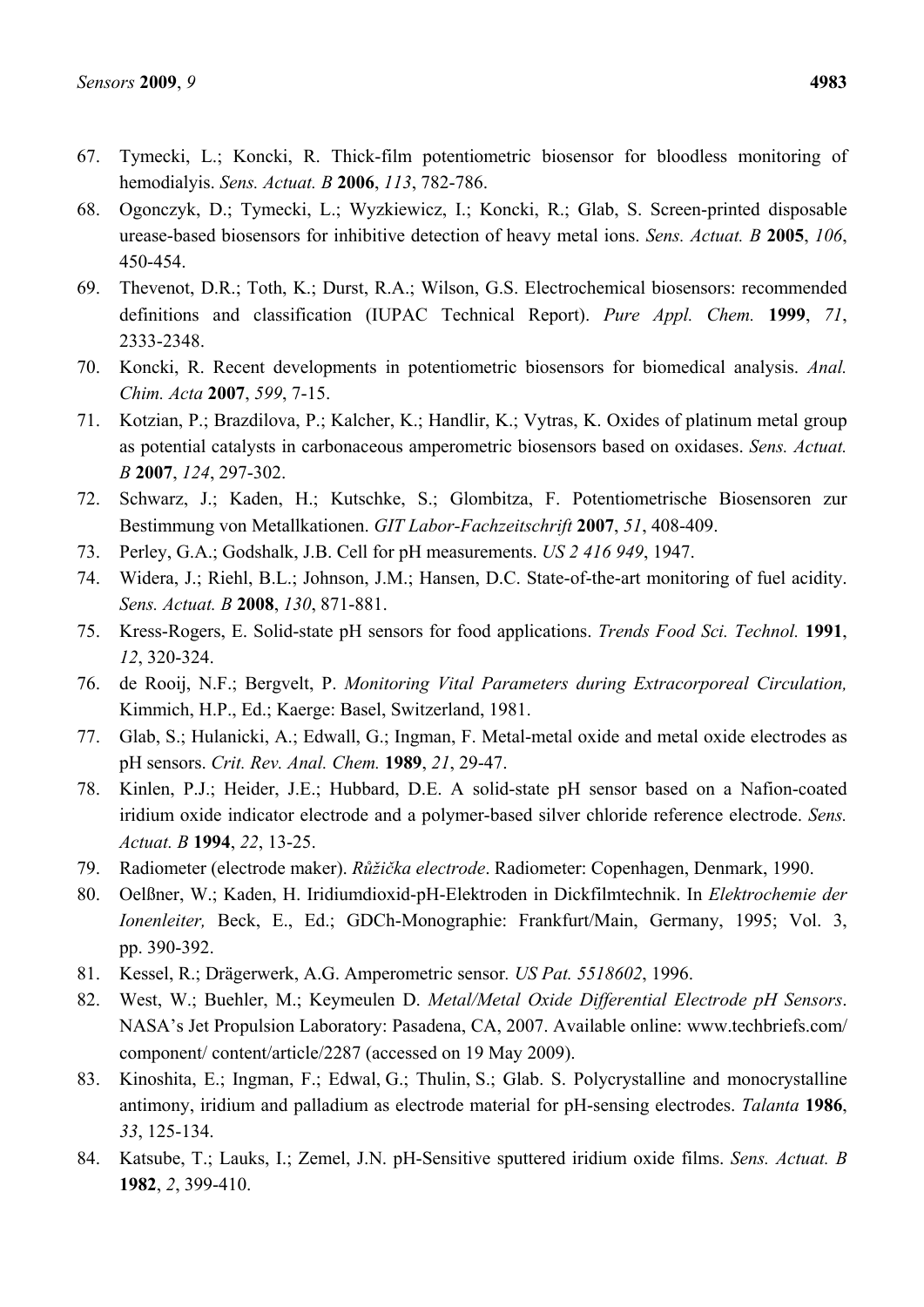- 85. El-Giar, E.E.M.; Wipf, D.O. Microparticle-based iridium oxide ultramicroelectrodes for pH sensing and imaging. *J. Electroanal. Chem*. **2007**, *609*, 147-154.
- 86. Pan, C.W.; Chou, J.C.; Sun, T.P.; Hsiung, S.K. Development of the tin oxide pH electrode by the sputtering method. *Sens. Actuat. B* **2005**, *108*, 863-869.
- 87. Tsai, C.N.; Chou, J.C.; Sun, T.P.; Hsiung, S.K. Study on the sensing characteristics and hysteresis effect of the tin oxide pH electrode. *Sens. Actuat. B* **2005**, *108*, 877-882.
- 88. Yin, L.T.; Chou, J.C.; Chung, W.Y.; Sun, T.P.; Hsiung, S.K. Study on separate structure extended gate H<sup>+</sup>-ion sensitive field effect transistor on a glass substrate. *Sens. Actuat. B* 2000, *71*, 106-111.
- 89. Eftekhari, A. pH Sensor based on deposited film of lead dioxide on aluminium substrate electrode. *Sens. Actuat. B* **2003**, *88*, 234-238.
- 90. Kinoshita, K.; Madou, M.J. Electrochemical measurement on Pt, Ir and Ti oxides as pH probes. *J. Electrochem. Soc.* **1984**, *131*, 1089-1094.
- 91. Pocrifka, L.A.; Goncalves, C.; Grossi, P.; Colpa, P.C.; Pereira, E.C. Development of RuO<sub>2</sub>-TiO<sub>2</sub> (70-30) mol% for pH measurements. *Sens. Actuat. B* **2006**, *113*, 1012-1016.
- 92. Qingwen, L.; Yiming, W.; Guoan, L. pH-response of nanosized MnO<sub>2</sub> prepared with solid state reaction route at room temperature. *Sens. Actuat. B* **1999**, *59*, 42-47.
- 93. Kinoshita, E.; Ingman, F.; Edwall, G.; Glab, S. An examination of the palladium/palladium oxide system and its utility for pH-sensing electrodes. *Electrochim. Acta* **1986**, *31*, 29-35.
- 94. Niedrach, L.W. Oxygen ion-conducting ceramics: A new application in High-Temperature-High-Pressure pH sensors. *Science* **1980**, *207*, 1200-1202.
- 95. Seyfried, W.E.; Zhang, Z.; Ding, K. metal/metal oxide electrode as pH-sensor and methods of production. *Patent WO 02095386*, 2002.
- 96. Gao Pengtao, M.L.J.; Dos Santos, M.P.; Teixeira, V.; Andritschky, M. Characterization of ZrO<sub>2</sub> films prepared by rf reactive sputtering at different  $O_2$  concentrations in the sputtering gases. *Vacuum* **2000**, *56*, 143-148.
- 97. Chiang, J.L.; Chen, Y.C.; Choul, J.C.; Cheng, C.C. Temperature effect on  $AlN/SiO<sub>2</sub>$  gate pH-ionsensitive field-effect transistor devices study on the pH-sensing characteristics of ISFET with aluminium nitride membrane. *Jpn. J. Appl. Phys.* **2002**, *41*, 541-545.
- 98. Starr, S. *Novel materials for pH sensors*. Master thesis. University of Applied Sciences: Amberg, Germany, 2009.
- 99. Winsel, A. Hydrogen rod electrode with integrated hydrogen source. *US Pat. 5,407,555*, 1995.
- 100. Ives, D.J.G.; Janz, G.J. *Reference Electrodes*; Academic Press: New York, NY, USA, 1961.
- 101. Huang, I.Y.; Huang, R.S.; Lo, L.H. Improvement of integrated Ag/AgCl thin-film electrodes by KCl-gel coating for ISFET applications. *Sens. Actuat. B* **2003**, *94*, 53-64.
- 102. Cranny, A.; Atkinson, J.K. Thick film silver-silver chloride reference electrodes. *Meas. Sci. Technol.* **1998**, *9*, 1557-65.
- 103. Arevalo, A.; Souto, R.M.; Arevalo, M.C. Preparation and reproducibility of a silver-silver chloride electrode. *J. Applied Electrochem.* **1985**, *15*, 727-735.